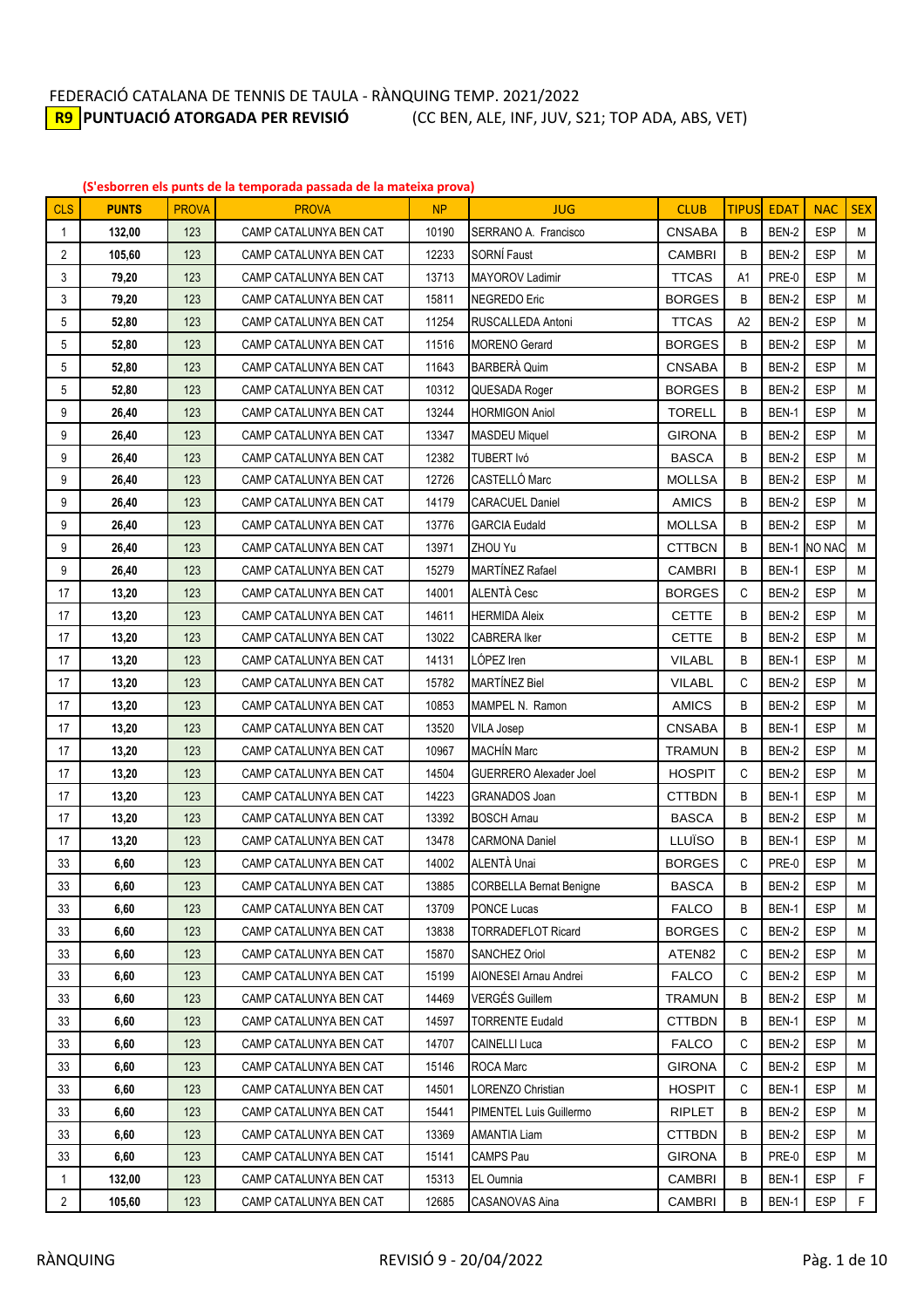| <b>CLS</b>   | <b>PUNTS</b> | <b>PROVA</b> | <b>PROVA</b>           | <b>NP</b> | <b>JUG</b>                   | <b>CLUB</b>      | <b>TIPUS</b>   | <b>EDAT</b> | <b>NAC</b>   | <b>SEX</b>  |
|--------------|--------------|--------------|------------------------|-----------|------------------------------|------------------|----------------|-------------|--------------|-------------|
| 3            | 79,20        | 123          | CAMP CATALUNYA BEN CAT | 14588     | MANRESA Jana                 | <b>GANXET</b>    | B              | BEN-2       | <b>ESP</b>   | F           |
| 3            | 79,20        | 123          | CAMP CATALUNYA BEN CAT | 15239     | <b>ARAQUE Aina</b>           | <b>GANXET</b>    | B              | BEN-2       | <b>ESP</b>   | F           |
| 5            | 52,80        | 123          | CAMP CATALUNYA BEN CAT | 11771     | ARNAU Ariadna                | <b>RIPLET</b>    | B              | BEN-1       | <b>ESP</b>   | F           |
| 5            | 52,80        | 123          | CAMP CATALUNYA BEN CAT | 15071     | LLOVET Agnès                 | <b>CNSABA</b>    | B              | BEN-1       | <b>ESP</b>   | F           |
| 5            | 52,80        | 123          | CAMP CATALUNYA BEN CAT | 14254     | LLINÀS Georgina              | <b>TTCAS</b>     | B              | BEN-2       | <b>ESP</b>   | $\mathsf F$ |
| 5            | 52,80        | 123          | CAMP CATALUNYA BEN CAT | 14873     | YANG Karen                   | <b>CNSABA</b>    | B              | PRE-0       | <b>ESP</b>   | F           |
| 9            | 26,40        | 123          | CAMP CATALUNYA BEN CAT | 14477     | <b>BARRANCO Laia</b>         | <b>GANXET</b>    | B              | BEN-2       | <b>ESP</b>   | F           |
| 9            | 26,40        | 123          | CAMP CATALUNYA BEN CAT | 14263     | <b>SERRET Emma</b>           | <b>TTCAS</b>     | B              | BEN-2       | <b>ESP</b>   | F           |
| 17           | 13,20        | 123          | CAMP CATALUNYA BEN CAT | 14266     | PUIGMOLÉ Queralt             | <b>TTCAS</b>     | B              | PRE-0       | <b>ESP</b>   | F           |
| 17           | 13,20        | 123          | CAMP CATALUNYA BEN CAT | 15501     | CAPARRÓS Ainoa               | CALEL            | C              | BEN-1       | <b>ESP</b>   | F           |
| 17           | 13,20        | 123          | CAMP CATALUNYA BEN CAT | 12519     | <b>BENET Elsa</b>            | <b>RIPLET</b>    | B              | BEN-1       | <b>ESP</b>   | F           |
| 17           | 13,20        | 123          | CAMP CATALUNYA BEN CAT | 14476     | <b>BARRANCO Núria</b>        | <b>GANXET</b>    | C              | PRE-0       | <b>ESP</b>   | F           |
| 17           | 13,20        | 123          | CAMP CATALUNYA BEN CAT | 14482     | NOORDERMEER Chloe            | CALEL            | C              | BEN-1       | <b>ESP</b>   | F           |
| $\mathbf{1}$ | 800,00       | 121          | CAMP CATALUNYA INF CAT | 7731      | <b>MOSCOSO Camila Renata</b> | <b>VICTT</b>     | A <sub>2</sub> | INF-2       | <b>ESP</b>   | F           |
| 2            | 640,00       | 121          | CAMP CATALUNYA INF CAT | 12518     | SHYPSHA Renata               | <b>GANXET</b>    | A2             | ALE-1       | NO NAC       | F           |
| 3            | 480,00       | 121          | CAMP CATALUNYA INF CAT | 10862     | <b>SANS Martina</b>          | <b>MATARO</b>    | A <sub>2</sub> | ALE-2       | <b>ESP</b>   | F           |
| 3            | 480,00       | 121          | CAMP CATALUNYA INF CAT | 8722      | <b>BACHS Mariona</b>         | <b>CTTBDN</b>    | A <sub>2</sub> | INF-2       | <b>ESP</b>   | F           |
| 5            | 320,00       | 121          | CAMP CATALUNYA INF CAT | 12201     | ROMA Xènia                   | <b>BORGES</b>    | A2             | INF-2       | <b>ESP</b>   | F           |
| 5            | 320,00       | 121          | CAMP CATALUNYA INF CAT | 8199      | CASANOVAS Laia               | <b>BORGES</b>    | A <sub>2</sub> | $INF-1$     | <b>ESP</b>   | F           |
| 5            | 320,00       | 121          | CAMP CATALUNYA INF CAT | 12244     | ESCODA Abril                 | <b>GIRONA</b>    | A <sub>2</sub> | INF-1       | <b>ESP</b>   | F           |
| 5            | 320,00       | 121          | CAMP CATALUNYA INF CAT | 12293     | <b>MASDEU Abril</b>          | <b>GIRONA</b>    | A2             | $INF-1$     | <b>ESP</b>   | F           |
| 9            | 160,00       | 121          | CAMP CATALUNYA INF CAT | 10672     | <b>CASTELLS Iris</b>         | ELS <sub>8</sub> | A2             | $INF-1$     | <b>ESP</b>   | F           |
| 9            | 160,00       | 121          | CAMP CATALUNYA INF CAT | 12682     | <b>CARRO</b> Sofia           | S.CUGA           | B              | ALE-1       | <b>ESP</b>   | F           |
| 9            | 160,00       | 121          | CAMP CATALUNYA INF CAT | 10451     | DE SAN ANTONIO Eunice        | <b>MATARO</b>    | B              | INF-1       | <b>ESP</b>   | $\mathsf F$ |
| 9            | 160,00       | 121          | CAMP CATALUNYA INF CAT | 14061     | GONZÁLEZ Martina             | <b>VICTT</b>     | A2             | INF-1       | <b>ESP</b>   | F           |
| 9            | 160,00       | 121          | CAMP CATALUNYA INF CAT | 12922     | RODRIGUEZ Alba               | <b>MATARO</b>    | A <sub>2</sub> | ALE-2       | <b>ESP</b>   | F           |
| 9            | 160,00       | 121          | CAMP CATALUNYA INF CAT | 6383      | <b>GIMENO</b> Irina          | <b>VICTT</b>     | A2             | ALE-2       | <b>ESP</b>   | F           |
| 9            | 160,00       | 121          | CAMP CATALUNYA INF CAT | 10482     | PALOMO Berta                 | <b>MATARO</b>    | A <sub>2</sub> | INF-2       | <b>ESP</b>   | F           |
| 9            | 160,00       | 121          | CAMP CATALUNYA INF CAT | 12724     | <b>ESTIVILL Cristina</b>     | S.CUGA           | B              | ALE-2       | <b>ESP</b>   | $\mathsf F$ |
| 17           | 80,00        | 121          | CAMP CATALUNYA INF CAT | 14542     | KUZNETSOVA Mariia            | GANXET           | A <sub>2</sub> |             | INF-1 NO NAC | $\mathsf F$ |
| 17           | 80,00        | 121          | CAMP CATALUNYA INF CAT | 12785     | <b>AGUILERA Marta</b>        | <b>CNSABA</b>    | B              | $INF-1$     | <b>ESP</b>   | F.          |
| 17           | 80,00        | 121          | CAMP CATALUNYA INF CAT | 10527     | DÍEZ Lluna                   | CALEL            | A2             | INF-1       | <b>ESP</b>   | F           |
| 17           | 80,00        | 121          | CAMP CATALUNYA INF CAT | 5833      | LIN Hong Hui                 | <b>CTTBCN</b>    | B              | INF-1       | <b>ESP</b>   | F           |
| $17$         | 80,00        | 121          | CAMP CATALUNYA INF CAT | 8065      | NONO Elisenda                | <b>VILABL</b>    | A2             | INF-2       | <b>ESP</b>   | F           |
| 17           | 80,00        | 121          | CAMP CATALUNYA INF CAT | 15313     | EL Oumnia                    | <b>CAMBRI</b>    | B              | BEN-1       | <b>ESP</b>   | F           |
| 17           | 80,00        | 121          | CAMP CATALUNYA INF CAT | 12203     | <b>ROMA Neus</b>             | <b>BORGES</b>    | A2             | ALE-1       | <b>ESP</b>   | F           |
| 17           | 80,00        | 121          | CAMP CATALUNYA INF CAT | 14319     | SAGRERA Maika                | <b>VICTT</b>     | A <sub>2</sub> | INF-2       | <b>ESP</b>   | F           |
| 17           | 80,00        | 121          | CAMP CATALUNYA INF CAT | 11561     | PAGÈS Anna                   | <b>AMICS</b>     | A <sub>2</sub> | ALE-1       | <b>ESP</b>   | F           |
| 17           | 80,00        | 121          | CAMP CATALUNYA INF CAT | 8713      | <b>GARRIDO</b> Mariona       | CALEL            | B              | INF-2       | <b>ESP</b>   | F           |
| 17           | 80,00        | 121          | CAMP CATALUNYA INF CAT | 10760     | <b>BLANCAFORT Anna</b>       | ELS <sub>8</sub> | A2             | INF-2       | ESP          | F           |
| 17           | 80,00        | 121          | CAMP CATALUNYA INF CAT | 12654     | DIPOLLINA Giulia             | <b>VILANO</b>    | B              | INF-2       | <b>ESP</b>   | F           |
| 33           | 40,00        | 121          | CAMP CATALUNYA INF CAT | 12685     | <b>CASANOVAS Aina</b>        | <b>CAMBRI</b>    | B              | BEN-1       | <b>ESP</b>   | F           |
| 33           | 40,00        | 121          | CAMP CATALUNYA INF CAT | 10854     | NAVACERRADA Estel            | <b>AMICS</b>     | A2             | ALE-2       | <b>ESP</b>   | F           |
| 33           | 40,00        | 121          | CAMP CATALUNYA INF CAT | 13447     | PAGÉS Mireia                 | <b>AMICS</b>     | A2             | ALE-1       | <b>ESP</b>   | F           |
| 33           | 40,00        | 121          | CAMP CATALUNYA INF CAT | 9048      | <b>MORALES Maria</b>         | <b>RIPLET</b>    | B              | INF-2       | <b>ESP</b>   | F           |
| 33           | 40,00        | 121          | CAMP CATALUNYA INF CAT | 11983     | SÁNCHEZ Ana                  | <b>CTTBDN</b>    | B              | INF-1       | <b>ESP</b>   | F           |
| 33           | 40,00        | 121          | CAMP CATALUNYA INF CAT | 11381     | AMAGO Carla                  | S.CUGA           | B              | INF-2       | <b>ESP</b>   | F           |
| 33           | 40,00        | 121          | CAMP CATALUNYA INF CAT | 14009     | <b>TORRENTS Laura</b>        | <b>VICTT</b>     | A <sub>2</sub> | ALE-2       | <b>ESP</b>   | F           |
| 33           | 40,00        | 121          | CAMP CATALUNYA INF CAT | 14796     | LLIBRE Alicia                | <b>RIPLET</b>    | С              | INF-2       | <b>ESP</b>   | F           |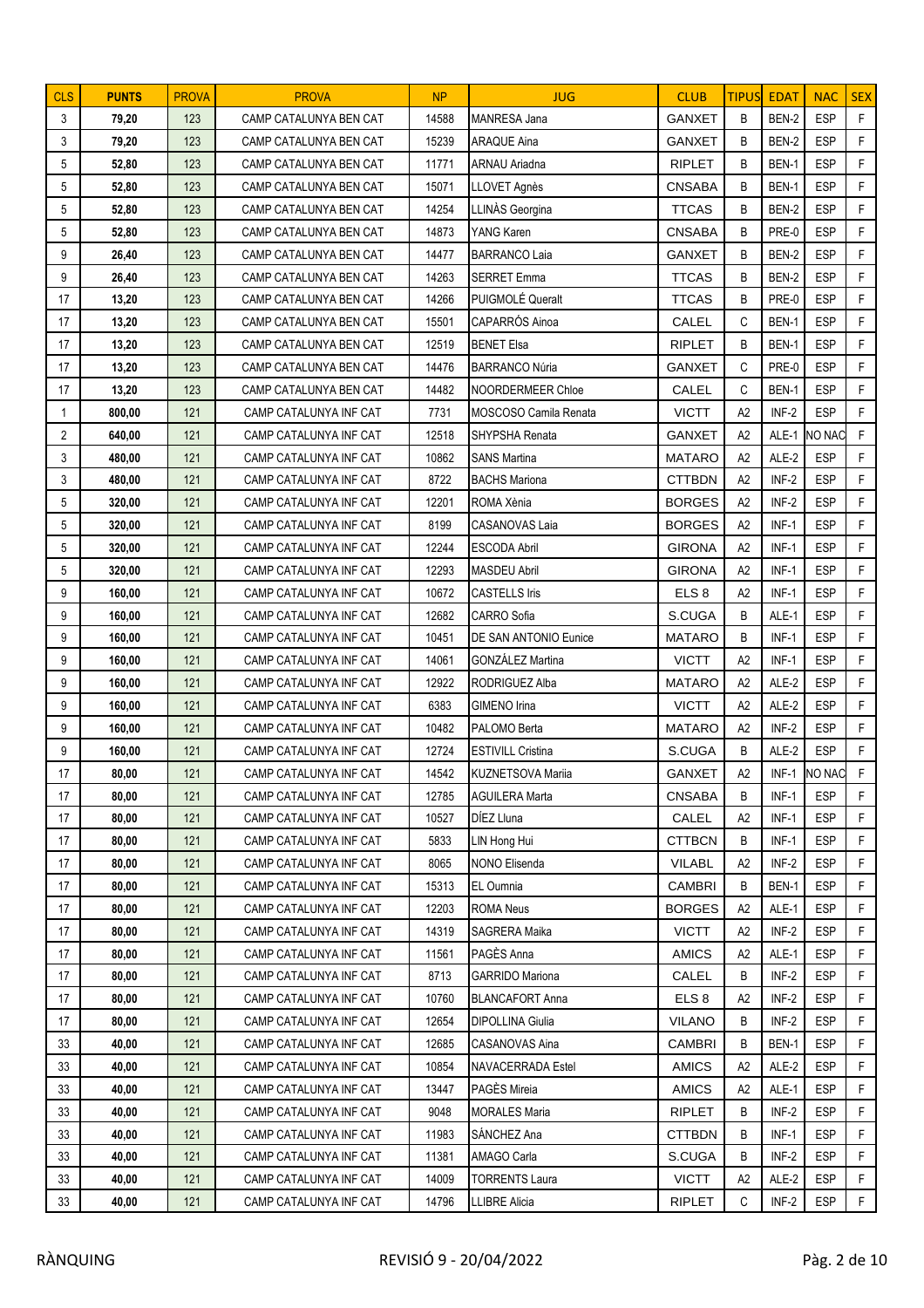| <b>CLS</b>     | <b>PUNTS</b> | <b>PROVA</b> | <b>PROVA</b>           | <b>NP</b> | <b>JUG</b>              | <b>CLUB</b>      | <b>TIPUS</b>   | <b>EDAT</b> | <b>NAC</b> | <b>SEX</b>  |
|----------------|--------------|--------------|------------------------|-----------|-------------------------|------------------|----------------|-------------|------------|-------------|
| 33             | 40,00        | 121          | CAMP CATALUNYA INF CAT | 15559     | <b>MATA Martina</b>     | <b>CNSABA</b>    | C              | ALE-1       | <b>ESP</b> | $\mathsf F$ |
| 33             | 40,00        | 121          | CAMP CATALUNYA INF CAT | 13743     | <b>COLOMINAS Ivet</b>   | CALEL            | B              | $INF-1$     | <b>ESP</b> | F           |
| 33             | 40,00        | 121          | CAMP CATALUNYA INF CAT | 12259     | <b>ARCOS Lola</b>       | CALEL            | B              | $INF-1$     | <b>ESP</b> | F           |
| 1              | 800,00       | 121          | CAMP CATALUNYA INF CAT | 8212      | <b>CARRERA Francesc</b> | <b>BORGES</b>    | A <sub>2</sub> | INF-2       | <b>ESP</b> | M           |
| $\overline{2}$ | 640,00       | 121          | CAMP CATALUNYA INF CAT | 7933      | MORENO S. Alex          | S.CUGA           | A2             | INF-2       | <b>ESP</b> | M           |
| 3              | 480,00       | 121          | CAMP CATALUNYA INF CAT | 8908      | KHIDASHELI Luca         | <b>CNSABA</b>    | A2             | $INF-1$     | <b>ESP</b> | M           |
| 3              | 480,00       | 121          | CAMP CATALUNYA INF CAT | 10949     | <b>SINGH Arashbir</b>   | <b>OLOT</b>      | A2             | INF-2       | <b>ESP</b> | M           |
| 5              | 320,00       | 121          | CAMP CATALUNYA INF CAT | 12839     | ZOU Tian Xiang          | VANORD           | B              | ALE-1       | <b>ESP</b> | M           |
| 5              | 320,00       | 121          | CAMP CATALUNYA INF CAT | 10969     | <b>AMILL Marc</b>       | <b>BORGES</b>    | B              | INF-2       | <b>ESP</b> | M           |
| 5              | 320,00       | 121          | CAMP CATALUNYA INF CAT | 10139     | <b>HUERTAS Bruno</b>    | S.CUGA           | A2             | INF-2       | <b>ESP</b> | M           |
| 5              | 320,00       | 121          | CAMP CATALUNYA INF CAT | 11168     | BARBERA SO. Joan        | <b>CNSABA</b>    | A2             | ALE-2       | <b>ESP</b> | M           |
| 9              | 160,00       | 121          | CAMP CATALUNYA INF CAT | 14156     | <b>GHASEMI Soheil</b>   | <b>HOSPIT</b>    | A1             | $INF-2$     | NO NAC     | M           |
| 9              | 160,00       | 121          | CAMP CATALUNYA INF CAT | 10860     | <b>GIBERT Roc</b>       | <b>TTCAS</b>     | B              | ALE-1       | <b>ESP</b> | M           |
| 9              | 160,00       | 121          | CAMP CATALUNYA INF CAT | 12234     | SORNÍ Toni              | <b>CETTE</b>     | B              | ALE-1       | <b>ESP</b> | M           |
| 9              | 160,00       | 121          | CAMP CATALUNYA INF CAT | 8013      | PORTELL Alex            | <b>TRAMUN</b>    | A <sub>1</sub> | INF-2       | <b>ESP</b> | M           |
| 9              | 160,00       | 121          | CAMP CATALUNYA INF CAT | 10526     | <b>ABIO Xavier</b>      | CALEL            | A1             | INF-2       | <b>ESP</b> | M           |
| 9              | 160,00       | 121          | CAMP CATALUNYA INF CAT | 6186      | MENA Raúl               | <b>TRAMUN</b>    | B              | INF-2       | <b>ESP</b> | M           |
| 9              | 160,00       | 121          | CAMP CATALUNYA INF CAT | 6391      | PAREDES Ferran          | <b>INDEPE</b>    | B              | INF-2       | <b>ESP</b> | M           |
| 9              | 160,00       | 121          | CAMP CATALUNYA INF CAT | 11552     | PIJUAN Guillem          | <b>MATARO</b>    | A2             | INF-2       | <b>ESP</b> | M           |
| 17             | 80,00        | 121          | CAMP CATALUNYA INF CAT | 10312     | QUESADA Roger           | <b>BORGES</b>    | B              | BEN-2       | <b>ESP</b> | M           |
| 17             | 80,00        | 121          | CAMP CATALUNYA INF CAT | 12838     | ZOU Tian Qi             | S.CUGA           | B              | $INF-1$     | <b>ESP</b> | M           |
| 17             | 80,00        | 121          | CAMP CATALUNYA INF CAT | 9089      | <b>NATYNA Roman</b>     | <b>OLOT</b>      | A2             | INF-2       | NO NAC     | M           |
| 17             | 80,00        | 121          | CAMP CATALUNYA INF CAT | 11951     | RODRÍGUEZ Biel          | <b>OLOT</b>      | B              | INF-2       | <b>ESP</b> | M           |
| 17             | 80,00        | 121          | CAMP CATALUNYA INF CAT | 6210      | <b>BOYÉ Artur</b>       | <b>TRAMUN</b>    | B              | INF-2       | <b>ESP</b> | M           |
| 17             | 80,00        | 121          | CAMP CATALUNYA INF CAT | 7752      | <b>FONT Aniol</b>       | <b>CNSABA</b>    | B              | ALE-2       | <b>ESP</b> | M           |
| 17             | 80,00        | 121          | CAMP CATALUNYA INF CAT | 10855     | CATALÁN Roger           | <b>TTCAS</b>     | B              | ALE-2       | <b>ESP</b> | M           |
| 17             | 80,00        | 121          | CAMP CATALUNYA INF CAT | 10452     | <b>COLL Arnau</b>       | <b>VILABL</b>    | A1             | $INF-1$     | <b>ESP</b> | M           |
| 17             | 80,00        | 121          | CAMP CATALUNYA INF CAT | 10782     | MARTÍNEZ Oriol          | VANORD           | B              | ALE-1       | NO NAC     | M           |
| 17             | 80,00        | 121          | CAMP CATALUNYA INF CAT | 7618      | <b>GUINART Joel</b>     | ELS <sub>8</sub> | A1             | INF-2       | <b>ESP</b> | M           |
| 17             | 80,00        | 121          | CAMP CATALUNYA INF CAT | 13713     | MAYOROV Ladimir         | <b>TTCAS</b>     | A1             | PRE-0       | ESP        | M           |
| 17             | 80,00        | 121          | CAMP CATALUNYA INF CAT | 6318      | <b>TANG Ruixiang</b>    | <b>BORGES</b>    | A <sub>2</sub> | INF-2       | <b>ESP</b> | M           |
| 17             | 80,00        | 121          | CAMP CATALUNYA INF CAT | 7371      | <b>MUNTADA Bernat</b>   | <b>TRAMUN</b>    | B              | $INF-1$     | <b>ESP</b> | M           |
| 17             | 80,00        | 121          | CAMP CATALUNYA INF CAT | 10347     | <b>BOUZA Aran</b>       | <b>BORGES</b>    | B              | $INF-1$     | ESP        | M           |
| 17             | 80,00        | 121          | CAMP CATALUNYA INF CAT | 6096      | POUS Jacob              | <b>MATARO</b>    | A2             | INF-2       | <b>ESP</b> | M           |
| 17             | 80,00        | 121          | CAMP CATALUNYA INF CAT | 13535     | <b>BENAVENTE Nil</b>    | <b>ESCCTF</b>    | B              | INF-2       | <b>ESP</b> | M           |
| 33             | 40,00        | 121          | CAMP CATALUNYA INF CAT | 13267     | SERRET Joan             | <b>BORGES</b>    | B              | ALE-2       | <b>ESP</b> | M           |
| 33             | 40,00        | 121          | CAMP CATALUNYA INF CAT | 14988     | LUCAS Pablo             | <b>CTTBDN</b>    | С              | $INF-1$     | ESP        | М           |
| 33             | 40,00        | 121          | CAMP CATALUNYA INF CAT | 12136     | PLAZA Pau               | <b>CNSABA</b>    | B              | INF-2       | <b>ESP</b> | M           |
| 33             | 40,00        | 121          | CAMP CATALUNYA INF CAT | 11305     | <b>ESCOBAR David</b>    | <b>ESCCTF</b>    | B              | INF-2       | <b>ESP</b> | M           |
| 33             | 40,00        | 121          | CAMP CATALUNYA INF CAT | 11710     | ARBUSÀ Ferran           | <b>OLOT</b>      | В              | INF-2       | <b>ESP</b> | M           |
| 33             | 40,00        | 121          | CAMP CATALUNYA INF CAT | 11775     | <b>CUTILLAS Octavi</b>  | <b>RIPLET</b>    | B              | INF-2       | <b>ESP</b> | M           |
| 33             | 40,00        | 121          | CAMP CATALUNYA INF CAT | 11814     | <b>FUSTER Diego</b>     | <b>CTTBCN</b>    | В              | INF-2       | <b>ESP</b> | М           |
| 33             | 40,00        | 121          | CAMP CATALUNYA INF CAT | 8679      | <b>CERVANTES Joel</b>   | CALEL            | B              | $INF-1$     | <b>ESP</b> | M           |
| 33             | 40,00        | 121          | CAMP CATALUNYA INF CAT | 10464     | POCH Roger              | <b>TTCAS</b>     | B              | ALE-1       | <b>ESP</b> | M           |
| 33             | 40,00        | 121          | CAMP CATALUNYA INF CAT | 11167     | RUIZ M. Jordi           | <b>CNSABA</b>    | B              | ALE-2       | <b>ESP</b> | M           |
| 33             | 40,00        | 121          | CAMP CATALUNYA INF CAT | 15811     | NEGREDO Eric            | <b>BORGES</b>    | B              | BEN-2       | <b>ESP</b> | M           |
| 33             | 40,00        | 121          | CAMP CATALUNYA INF CAT | 12036     | ROMO Pol                | ATEN82           | B              | INF-2       | <b>ESP</b> | M           |
| 33             | 40,00        | 121          | CAMP CATALUNYA INF CAT | 14947     | <b>HERNANDEZ Eder</b>   | <b>AMICS</b>     | C              | INF-2       | <b>ESP</b> | M           |
| 33             | 40,00        | 121          | CAMP CATALUNYA INF CAT | 13985     | MARTÍNEZ Roger          | <b>TRAMUN</b>    | В              | ALE-1       | <b>ESP</b> | M           |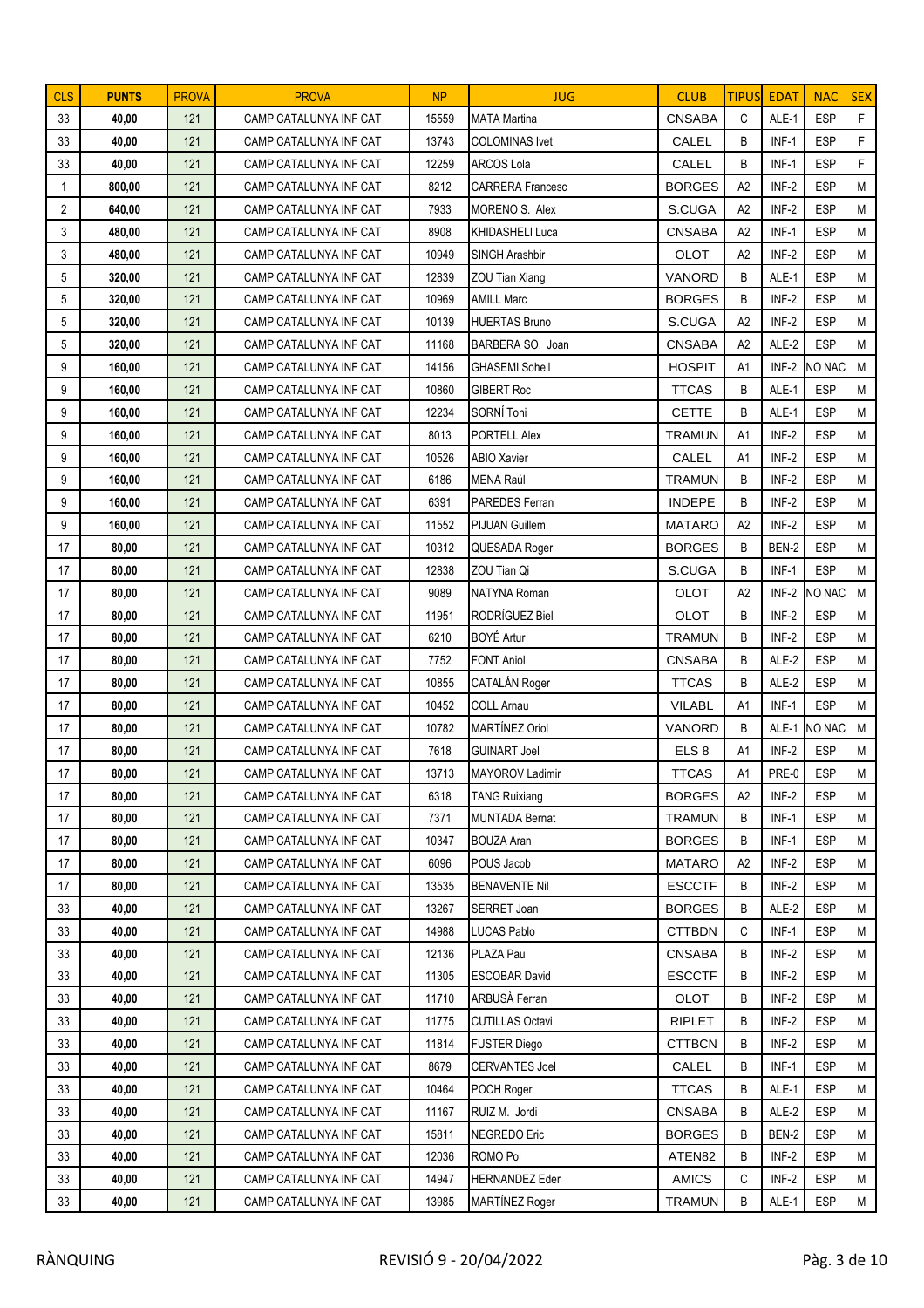| <b>CLS</b>      | <b>PUNTS</b> | <b>PROVA</b> | <b>PROVA</b>           | <b>NP</b> | <b>JUG</b>              | <b>CLUB</b>   | <b>TIPUS</b>   | <b>EDAT</b> | <b>NAC</b> | <b>SEX</b>   |
|-----------------|--------------|--------------|------------------------|-----------|-------------------------|---------------|----------------|-------------|------------|--------------|
| 33              | 40,00        | 121          | CAMP CATALUNYA INF CAT | 6661      | <b>LEONE Mateo</b>      | CALEL         | B              | ALE-1       | <b>ESP</b> | M            |
| 33              | 40,00        | 121          | CAMP CATALUNYA INF CAT | 11774     | <b>GARCÍA Alex</b>      | <b>RIPLET</b> | B              | INF-2       | <b>ESP</b> | M            |
| 33              | 40,00        | 121          | CAMP CATALUNYA INF CAT | 12824     | FERRÉ Marcel            | <b>HOSPIT</b> | B              | INF-2       | <b>ESP</b> | M            |
| 33              | 40,00        | 121          | CAMP CATALUNYA INF CAT | 11700     | RISCO Roger             | <b>VILABL</b> | B              | INF-1       | <b>ESP</b> | M            |
| 33              | 40,00        | 121          | CAMP CATALUNYA INF CAT | 13993     | PRIETO Arnau            | S.CUGA        | B              | INF-1       | <b>ESP</b> | M            |
| 33              | 40,00        | 121          | CAMP CATALUNYA INF CAT | 13765     | ARAUJO Ismael           | S.CUGA        | B              | INF-2       | <b>ESP</b> | M            |
| 33              | 40,00        | 121          | CAMP CATALUNYA INF CAT | 12233     | SORNÍ Faust             | <b>CAMBRI</b> | B              | BEN-2       | <b>ESP</b> | M            |
| 33              | 40,00        | 121          | CAMP CATALUNYA INF CAT | 10044     | LOPEZ Claudi            | <b>BORGES</b> | B              | $INF-1$     | <b>ESP</b> | M            |
| 33              | 40,00        | 121          | CAMP CATALUNYA INF CAT | 13347     | <b>MASDEU Miquel</b>    | <b>GIRONA</b> | B              | BEN-2       | <b>ESP</b> | M            |
| 33              | 40,00        | 121          | CAMP CATALUNYA INF CAT | 10912     | SILVA Adrian            | <b>RIPLET</b> | C              | INF-2       | <b>ESP</b> | M            |
| 33              | 40,00        | 121          | CAMP CATALUNYA INF CAT | 12868     | <b>TORRENTS Joan</b>    | <b>VICTT</b>  | B              | ALE-2       | <b>ESP</b> | M            |
| 33              | 40,00        | 121          | CAMP CATALUNYA INF CAT | 10887     | ROMAGOSA Juli           | LLUÏSO        | B              | INF-1       | <b>ESP</b> | M            |
| 33              | 40,00        | 121          | CAMP CATALUNYA INF CAT | 8615      | PORTET Joaquim          | <b>VICTT</b>  | B              | INF-1       | <b>ESP</b> | M            |
| 33              | 40,00        | 121          | CAMP CATALUNYA INF CAT | 11821     | <b>MESTRE Lluc</b>      | <b>CTTBCN</b> | B              | INF-2       | <b>ESP</b> | M            |
| 33              | 40,00        | 121          | CAMP CATALUNYA INF CAT | 11746     | YANG Owen               | <b>CNSABA</b> | B              | ALE-1       | NO NAC     | M            |
| 33              | 40,00        | 121          | CAMP CATALUNYA INF CAT | 11949     | <b>DACHS Gil</b>        | <b>VICTT</b>  | B              | INF-1       | <b>ESP</b> | M            |
| 33              | 40,00        | 121          | CAMP CATALUNYA INF CAT | 8074      | PEDROSA Hector          | <b>CETTE</b>  | B              | $INF-1$     | <b>ESP</b> | M            |
| 33              | 40,00        | 121          | CAMP CATALUNYA INF CAT | 12403     | ALTAR Pau               | <b>RIPLET</b> | B              | INF-2       | <b>ESP</b> | M            |
| 65              | 20,00        | 121          | CAMP CATALUNYA INF CAT | 11304     | <b>FERNANDEZ David</b>  | <b>ESCCTF</b> | B              | INF-1       | <b>ESP</b> | M            |
| 65              | 20,00        | 121          | CAMP CATALUNYA INF CAT | 13448     | PAGÈS Pere              | <b>AMICS</b>  | C              | INF-2       | <b>ESP</b> | M            |
| 65              | 20,00        | 121          | CAMP CATALUNYA INF CAT | 10449     | <b>VALERA Miquel</b>    | <b>VILABL</b> | B              | $INF-1$     | <b>ESP</b> | M            |
| 65              | 20,00        | 121          | CAMP CATALUNYA INF CAT | 11832     | GALLEGOS Isaac          | <b>BASCA</b>  | B              | ALE-2       | <b>ESP</b> | M            |
| 65              | 20,00        | 121          | CAMP CATALUNYA INF CAT | 14235     | <b>JORQUERA Simó</b>    | <b>CETTE</b>  | C              | INF-2       | <b>ESP</b> | M            |
| 65              | 20,00        | 121          | CAMP CATALUNYA INF CAT | 11867     | <b>BOUCHERIE Enoc</b>   | <b>AMICS</b>  | B              | ALE-2       | <b>ESP</b> | M            |
| 65              | 20,00        | 121          | CAMP CATALUNYA INF CAT | 9053      | <b>CURÓS Pere</b>       | <b>TRAMUN</b> | B              | INF-1       | <b>ESP</b> | M            |
| 65              | 20,00        | 121          | CAMP CATALUNYA INF CAT | 10934     | PRIEGO Hristo           | <b>ESCCTF</b> | B              | INF-2       | <b>ESP</b> | M            |
| $\mathbf{1}$    | 3.600,00     | 119          | CAMP CATALUNYA S21 CAT | 4882      | <b>GONZALEZ Iker</b>    | <b>ESCALA</b> | A2             | $S21-1$     | <b>ESP</b> | M            |
| 2               | 2.880,00     | 119          | CAMP CATALUNYA S21 CAT | 4778      | PONS Amau               | <b>INDEPE</b> | C              | S21-1       | <b>ESP</b> | M            |
| 3               | 2.160,00     | 119          | CAMP CATALUNYA S21 CAT | 6456      | <b>TAULER Norbert</b>   | <b>ESCALA</b> | A <sub>2</sub> | S21-1       | <b>ESP</b> | $\mathsf{M}$ |
| 3               | 2.160,00     | 119          | CAMP CATALUNYA S21 CAT | 4826      | GRAU Sergi              | CALEL         | A <sub>2</sub> | S21-3       | <b>ESP</b> | ${\sf M}$    |
| 5               | 1.440,00     | 119          | CAMP CATALUNYA S21 CAT | 5436      | FERNANDEZ M. Ivan       | <b>MOLLSA</b> | A2             | S21-3       | <b>ESP</b> | M            |
| $5\overline{)}$ | 1.440,00     | 119          | CAMP CATALUNYA S21 CAT | 8349      | <b>MADICO Gerard</b>    | <b>AMICS</b>  | A2             | S21-3       | <b>ESP</b> | M            |
| 5               | 1.440.00     | 119          | CAMP CATALUNYA S21 CAT | 7343      | <b>CINTAS Eric</b>      | <b>CETTE</b>  | A2             | JUV-2       | <b>ESP</b> | M            |
| 5               | 1.440,00     | 119          | CAMP CATALUNYA S21 CAT | 5311      | LLORET Pau              | <b>CTTBDN</b> | A2             | JUV-3       | <b>ESP</b> | M            |
| 9               | 720,00       | 119          | CAMP CATALUNYA S21 CAT | 6742      | <b>BOCANEGRA Sergi</b>  | <b>CTTBDN</b> | A2             | S21-1       | <b>ESP</b> | M            |
| 9               | 720,00       | 119          | CAMP CATALUNYA S21 CAT | 7271      | <b>GARROTE Biel</b>     | <b>VILANO</b> | A <sub>2</sub> | S21-1       | <b>ESP</b> | M            |
| 9               | 720,00       | 119          | CAMP CATALUNYA S21 CAT | 7406      | PUIGMOLE Andreu         | <b>TTCAS</b>  | A2             | JUV-3       | <b>ESP</b> | М            |
| 9               | 720,00       | 119          | CAMP CATALUNYA S21 CAT | 9209      | <b>MIARONS Amau</b>     | <b>VICTT</b>  | A <sub>2</sub> | JUV-3       | <b>ESP</b> | M            |
| 9               | 720,00       | 119          | CAMP CATALUNYA S21 CAT | 4847      | PÈLACHS Martí           | <b>TTCAS</b>  | A2             | S21-2       | <b>ESP</b> | M            |
| 9               | 720,00       | 119          | CAMP CATALUNYA S21 CAT | 8661      | <b>GONZALEZ Daniel</b>  | <b>CNSABA</b> | A2             | S21-3       | <b>ESP</b> | M            |
| 9               | 720,00       | 119          | CAMP CATALUNYA S21 CAT | 6826      | <b>VENEGAS Edgar</b>    | <b>VICTT</b>  | A2             | JUV-3       | <b>ESP</b> | M            |
| 9               | 720,00       | 119          | CAMP CATALUNYA S21 CAT | 12189     | ASENSIO Obed            | <b>CETTE</b>  | A1             | JUV-2       | NO NAC     | M            |
| 17              | 360,00       | 119          | CAMP CATALUNYA S21 CAT | 7300      | LOPEZ Adam              | <b>BORGES</b> | A2             | JUV-2       | <b>ESP</b> | M            |
| 17              | 360,00       | 119          | CAMP CATALUNYA S21 CAT | 8593      | GIMENO Biel             | <b>VICTT</b>  | A2             | JUV-3       | ESP        | M            |
| 17              | 360,00       | 119          | CAMP CATALUNYA S21 CAT | 8137      | MARTINEZ Juan           | <b>TORTOS</b> | A2             | S21-1       | <b>ESP</b> | M            |
| 17              | 360,00       | 119          | CAMP CATALUNYA S21 CAT | 7278      | RUBIO Joel              | <b>BORGES</b> | A2             | JUV-3       | <b>ESP</b> | M            |
| 17              | 360,00       | 119          | CAMP CATALUNYA S21 CAT | 7503      | <b>GUARDIOLA Ferran</b> | <b>CTTBCN</b> | A2             | S21-1       | ESP        | M            |
| 17              | 360,00       | 119          | CAMP CATALUNYA S21 CAT | 8612      | <b>ROMERA Gerard</b>    | <b>VICTT</b>  | B              | JUV-1       | <b>ESP</b> | M            |
| 17              | 360,00       | 119          | CAMP CATALUNYA S21 CAT | 7452      | ROCAMORA Andreu         | <b>CTTBDN</b> | A2             | S21-2       | <b>ESP</b> | M            |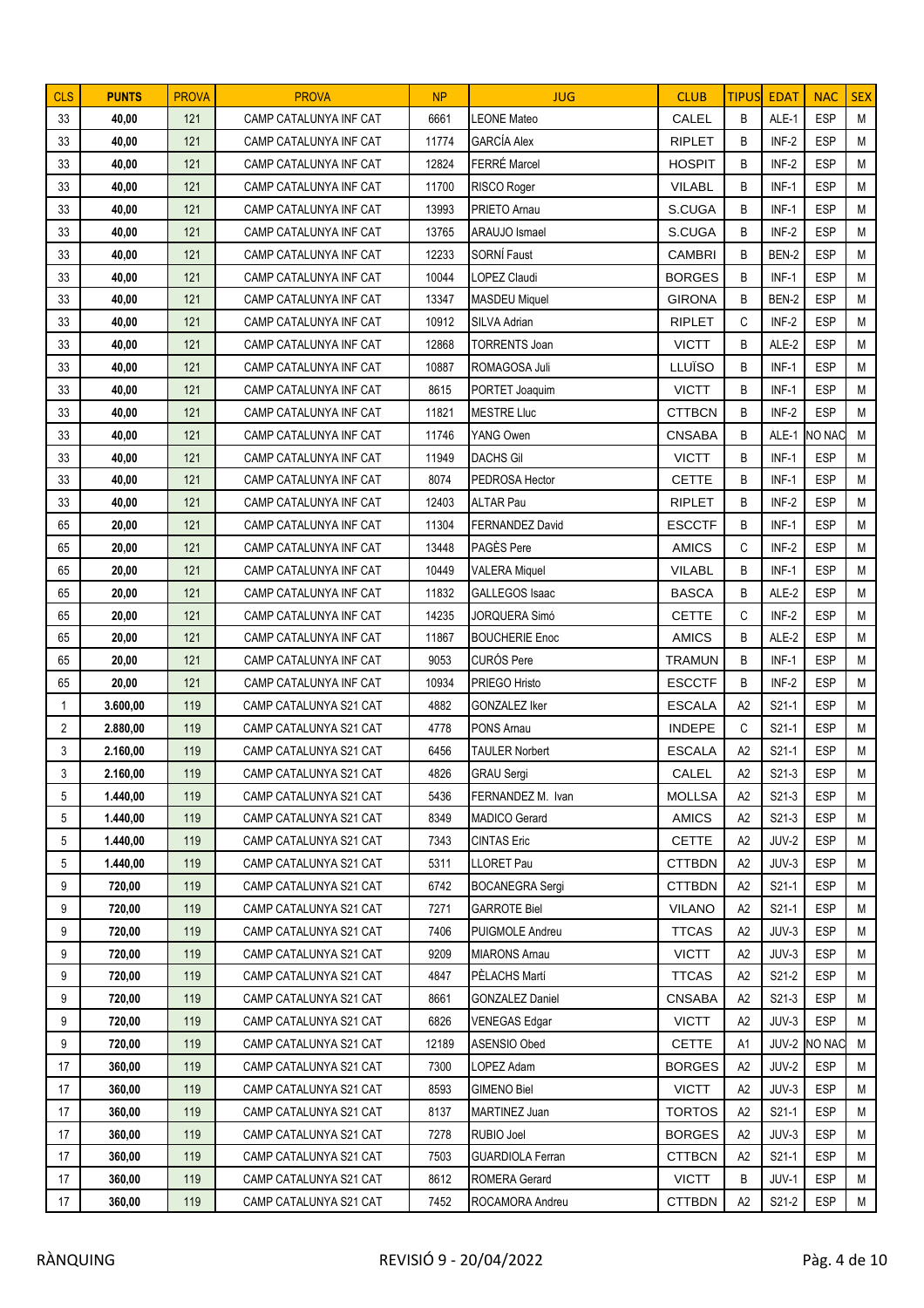| <b>CLS</b>     | <b>PUNTS</b> | <b>PROVA</b> | <b>PROVA</b>           | <b>NP</b> | <b>JUG</b>                    | <b>CLUB</b>      | <b>TIPUS</b>   | <b>EDAT</b> | <b>NAC</b>    | <b>SEX</b> |
|----------------|--------------|--------------|------------------------|-----------|-------------------------------|------------------|----------------|-------------|---------------|------------|
| 17             | 360,00       | 119          | CAMP CATALUNYA S21 CAT | 8597      | <b>FERRUZ Marc</b>            | <b>CNSABA</b>    | A2             | S21-1       | <b>ESP</b>    | M          |
| 17             | 360,00       | 119          | CAMP CATALUNYA S21 CAT | 7572      | <b>IANCU Raul Daniel</b>      | <b>CETTE</b>     | A2             | $S21-1$     | <b>ESP</b>    | M          |
| 17             | 360,00       | 119          | CAMP CATALUNYA S21 CAT | 7959      | <b>RODRIGUEZ Carlos</b>       | <b>SALLEN</b>    | A2             | S21-3       | <b>ESP</b>    | M          |
| 17             | 360,00       | 119          | CAMP CATALUNYA S21 CAT | 10177     | <b>GARRIDO Martí</b>          | CALEL            | A2             | JUV-1       | <b>ESP</b>    | M          |
| 17             | 360,00       | 119          | CAMP CATALUNYA S21 CAT | 10286     | <b>RUESCAS David</b>          | <b>CTTBDN</b>    | A2             | $S21-1$     | <b>ESP</b>    | M          |
| 17             | 360,00       | 119          | CAMP CATALUNYA S21 CAT | 5256      | <b>BLANCAFORT Josep Maria</b> | <b>VICTT</b>     | A2             | S21-2       | <b>ESP</b>    | M          |
| 17             | 360,00       | 119          | CAMP CATALUNYA S21 CAT | 7801      | EDO Jordi                     | ELS <sub>8</sub> | A2             | S21-2       | <b>ESP</b>    | M          |
| 17             | 360,00       | 119          | CAMP CATALUNYA S21 CAT | 10217     | <b>FERRER Jofre</b>           | <b>TONA</b>      | A1             | S21-2       | <b>ESP</b>    | M          |
| 17             | 360,00       | 119          | CAMP CATALUNYA S21 CAT | 8492      | RUIZ Joan                     | <b>VILANO</b>    | A2             | S21-2       | <b>ESP</b>    | M          |
| 33             | 180,00       | 119          | CAMP CATALUNYA S21 CAT | 6779      | <b>LIN Hongxiang</b>          | <b>CTTBCN</b>    | A2             | $S21-1$     | <b>ESP</b>    | M          |
| 33             | 180,00       | 119          | CAMP CATALUNYA S21 CAT | 11836     | GÜELL Pau                     | <b>BORGES</b>    | A1             | S21-2       | <b>ESP</b>    | M          |
| 33             | 180,00       | 119          | CAMP CATALUNYA S21 CAT | 11280     | <b>MARTÍNEZ Carlos</b>        | <b>CTTBDN</b>    | B              | S21-1       | <b>ESP</b>    | M          |
| 33             | 180,00       | 119          | CAMP CATALUNYA S21 CAT | 7230      | <b>TORNE Eric</b>             | <b>BORGES</b>    | A2             | JUV-3       | <b>ESP</b>    | M          |
| 33             | 180,00       | 119          | CAMP CATALUNYA S21 CAT | 8842      | <b>CORTADA Lluis</b>          | <b>BASCA</b>     | A1             | JUV-3       | <b>ESP</b>    | M          |
| 33             | 180,00       | 119          | CAMP CATALUNYA S21 CAT | 11134     | <b>GUTIERREZ Miquel</b>       | <b>CTTBCN</b>    | B              | S21-1       | <b>ESP</b>    | M          |
| 33             | 180,00       | 119          | CAMP CATALUNYA S21 CAT | 7803      | <b>MOLINS Cesc</b>            | ELS 8            | A2             | JUV-1       | <b>ESP</b>    | M          |
| 33             | 180,00       | 119          | CAMP CATALUNYA S21 CAT | 9243      | PIMENTEL Renato David         | <b>HOSPIT</b>    | A2             | S21-1       | <b>ESP</b>    | M          |
| 33             | 180,00       | 119          | CAMP CATALUNYA S21 CAT | 13093     | KISHCHUK Nazarii              | <b>HOSPIT</b>    | A2             | JUV-3       | <b>NO NAC</b> | M          |
| 33             | 180,00       | 119          | CAMP CATALUNYA S21 CAT | 11332     | DOMINGO David                 | <b>TORTOS</b>    | B              | S21-2       | <b>ESP</b>    | M          |
| 33             | 180,00       | 119          | CAMP CATALUNYA S21 CAT | 6952      | <b>CARMONA Albert</b>         | <b>VILANO</b>    | A2             | S21-1       | <b>ESP</b>    | M          |
| 33             | 180,00       | 119          | CAMP CATALUNYA S21 CAT | 11365     | ESCODA Jofre                  | LLUÏSO           | A2             | JUV-1       | <b>ESP</b>    | M          |
| 33             | 180,00       | 119          | CAMP CATALUNYA S21 CAT | 8876      | MUÑOZ Eloi                    | <b>CTTBCN</b>    | B              | S21-1       | <b>ESP</b>    | M          |
| 33             | 180,00       | 119          | CAMP CATALUNYA S21 CAT | 5240      | <b>WEISZ Jordi</b>            | <b>CNSABA</b>    | A2             | S21-3       | <b>ESP</b>    | M          |
| 33             | 180,00       | 119          | CAMP CATALUNYA S21 CAT | 10406     | MÜLLER Luca Pau               | <b>BORGES</b>    | A1             | S21-2       | <b>ESP</b>    | M          |
| 33             | 180,00       | 119          | CAMP CATALUNYA S21 CAT | 11283     | RAVENTÓS Arnau                | <b>CTTBDN</b>    | A2             | JUV-1       | <b>ESP</b>    | M          |
| $\mathbf{1}$   | 3.600,00     | 119          | CAMP CATALUNYA S21 CAT | 7735      | <b>COLL Sílvia</b>            | <b>VICTT</b>     | A2             | JUV-1       | <b>ESP</b>    | F          |
| $\overline{2}$ | 2.880,00     | 119          | CAMP CATALUNYA S21 CAT | 5236      | RIERA Jana                    | <b>TRAMUN</b>    | A2             | $JUV-3$     | ESP           | F          |
| 3              | 2.160,00     | 119          | CAMP CATALUNYA S21 CAT | 4432      | RICO Lidia                    | <b>RIPLET</b>    | A2             | S21-3       | <b>ESP</b>    | F          |
| 3              | 2.160,00     | 119          | CAMP CATALUNYA S21 CAT | 5955      | <b>MUNNÉ Mariona</b>          | S.CUGA           | A <sub>2</sub> | JUV-1       | <b>ESP</b>    | F          |
| 5              | 1.440,00     | 119          | CAMP CATALUNYA S21 CAT | 8592      | <b>LARRUBIA Raquel</b>        | ELS <sub>8</sub> | A2             | JUV-1       | <b>ESP</b>    | F          |
| 5              | 1.440,00     | 119          | CAMP CATALUNYA S21 CAT | 9031      | PEÑARANDO Marta               | <b>RIPLET</b>    | A2             | S21-1       | <b>ESP</b>    | F          |
| 5              | 1.440,00     | 119          | CAMP CATALUNYA S21 CAT | 5954      | MUNNÉ Laia                    | S.CUGA           | A2             | JUV-1       | <b>ESP</b>    | F          |
| 5              | 1.440,00     | 119          | CAMP CATALUNYA S21 CAT | 6244      | PARENTE Elena                 | <b>RIPLET</b>    | A2             | S21-3       | <b>ESP</b>    | F          |
| 9              | 720,00       | 119          | CAMP CATALUNYA S21 CAT | 12792     | QUINTERO Bethany Lyn          | <b>HOSPIT</b>    | В              | S21-1       | <b>NO NAC</b> | F          |
| 9              | 720,00       | 119          | CAMP CATALUNYA S21 CAT | 7399      | <b>GUTIERREZ Judith</b>       | <b>RIPLET</b>    | A2             | S21-1       | <b>ESP</b>    | F          |
| 9              | 720,00       | 119          | CAMP CATALUNYA S21 CAT | 8154      | <b>VIDAL Abril</b>            | <b>BASCA</b>     | A2             | JUV-1       | <b>ESP</b>    | F          |
| 9              | 720,00       | 119          | CAMP CATALUNYA S21 CAT | 8113      | <b>GUARCH Alexia</b>          | S.CUGA           | A2             | JUV-3       | ESP           | F          |
| $\mathbf{1}$   | 400,00       | 122          | CAMP CATALUNYA ALE CAT | 10860     | <b>GIBERT Roc</b>             | <b>TTCAS</b>     | B              | ALE-1       | <b>ESP</b>    | M          |
| $\overline{2}$ | 320,00       | 122          | CAMP CATALUNYA ALE CAT | 13713     | <b>MAYOROV Ladimir</b>        | <b>TTCAS</b>     | A1             | PRE-0       | <b>ESP</b>    | M          |
| 3              | 240,00       | 122          | CAMP CATALUNYA ALE CAT | 12234     | SORNÍ Toni                    | <b>CETTE</b>     | В              | ALE-1       | <b>ESP</b>    | M          |
| 3              | 240,00       | 122          | CAMP CATALUNYA ALE CAT | 12839     | ZOU Tian Xiang                | VANORD           | B              | ALE-1       | <b>ESP</b>    | M          |
| 5              | 160,00       | 122          | CAMP CATALUNYA ALE CAT | 10312     | QUESADA Roger                 | <b>BORGES</b>    | В              | BEN-2       | <b>ESP</b>    | М          |
| 5              | 160,00       | 122          | CAMP CATALUNYA ALE CAT | 13267     | SERRET Joan                   | <b>BORGES</b>    | B              | ALE-2       | <b>ESP</b>    | M          |
| 5              | 160,00       | 122          | CAMP CATALUNYA ALE CAT | 15811     | NEGREDO Eric                  | <b>BORGES</b>    | В              | BEN-2       | <b>ESP</b>    | M          |
| 5              | 160,00       | 122          | CAMP CATALUNYA ALE CAT | 11168     | BARBERA SO. Joan              | <b>CNSABA</b>    | A2             | ALE-2       | <b>ESP</b>    | M          |
| 9              | 80,00        | 122          | CAMP CATALUNYA ALE CAT | 10388     | PAGE Alex                     | <b>CETTE</b>     | В              | ALE-1       | <b>ESP</b>    | M          |
| 9              | 80,00        | 122          | CAMP CATALUNYA ALE CAT | 10190     | SERRANO A. Francisco          | <b>CNSABA</b>    | В              | BEN-2       | <b>ESP</b>    | M          |
| 9              | 80,00        | 122          | CAMP CATALUNYA ALE CAT | 10782     | MARTÍNEZ Oriol                | VANORD           | B              |             | ALE-1 NO NAC  | M          |
| 9              | 80,00        | 122          | CAMP CATALUNYA ALE CAT | 10885     | _OZANO Manel                  | LLUÏSO           | В              | ALE-2       | <b>ESP</b>    | M          |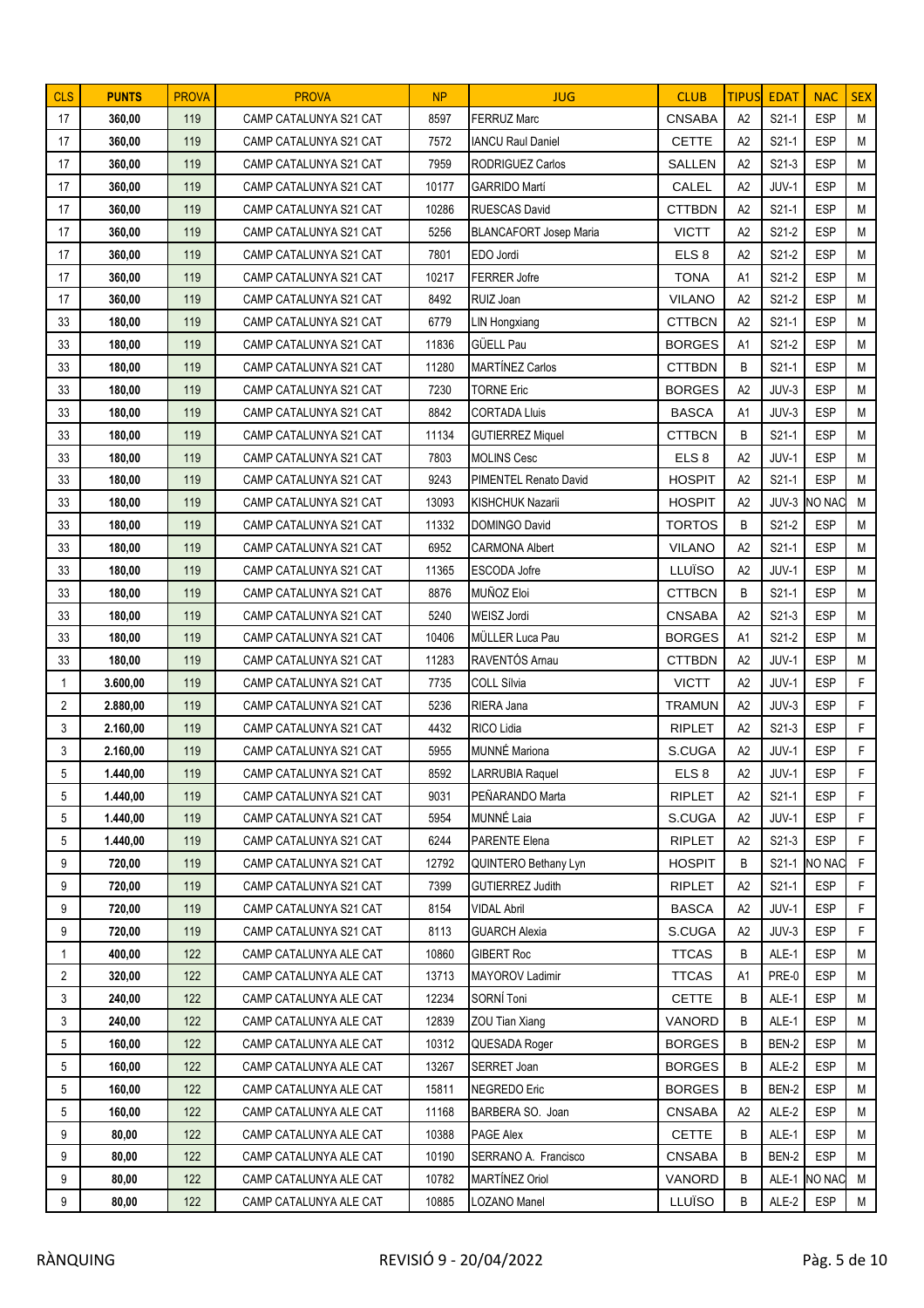| <b>CLS</b>     | <b>PUNTS</b> | <b>PROVA</b> | <b>PROVA</b>           | <b>NP</b> | <b>JUG</b>                | <b>CLUB</b>   | <b>TIPUS</b> | <b>EDAT</b> | <b>NAC</b>   | <b>SEX</b>  |
|----------------|--------------|--------------|------------------------|-----------|---------------------------|---------------|--------------|-------------|--------------|-------------|
| 9              | 80,00        | 122          | CAMP CATALUNYA ALE CAT | 13758     | <b>CALLEJON Christian</b> | VANORD        | B            | ALE-2       | <b>ESP</b>   | M           |
| 9              | 80,00        | 122          | CAMP CATALUNYA ALE CAT | 10855     | CATALÁN Roger             | <b>TTCAS</b>  | B            | ALE-2       | <b>ESP</b>   | M           |
| 9              | 80,00        | 122          | CAMP CATALUNYA ALE CAT | 6661      | <b>LEONE Mateo</b>        | CALEL         | B            | ALE-1       | <b>ESP</b>   | M           |
| 9              | 80,00        | 122          | CAMP CATALUNYA ALE CAT | 7752      | <b>FONT Aniol</b>         | <b>CNSABA</b> | B            | ALE-2       | <b>ESP</b>   | M           |
| 17             | 40,00        | 122          | CAMP CATALUNYA ALE CAT | 12566     | NUÑEZ Roc                 | <b>MATARO</b> | B            | ALE-1       | <b>ESP</b>   | M           |
| 17             | 40,00        | 122          | CAMP CATALUNYA ALE CAT | 10464     | POCH Roger                | <b>TTCAS</b>  | B            | ALE-1       | <b>ESP</b>   | M           |
| 17             | 40,00        | 122          | CAMP CATALUNYA ALE CAT | 12233     | SORNÍ Faust               | <b>CAMBRI</b> | B            | BEN-2       | <b>ESP</b>   | M           |
| 17             | 40,00        | 122          | CAMP CATALUNYA ALE CAT | 13985     | MARTÍNEZ Roger            | <b>TRAMUN</b> | B            | ALE-1       | <b>ESP</b>   | M           |
| 17             | 40,00        | 122          | CAMP CATALUNYA ALE CAT | 12868     | <b>TORRENTS Joan</b>      | <b>VICTT</b>  | B            | ALE-2       | <b>ESP</b>   | M           |
| 17             | 40,00        | 122          | CAMP CATALUNYA ALE CAT | 12831     | <b>HERNÁNDEZ Pol</b>      | <b>CETTE</b>  | B            | ALE-1       | <b>ESP</b>   | M           |
| 17             | 40,00        | 122          | CAMP CATALUNYA ALE CAT | 10909     | <b>MORENO Quim</b>        | <b>RIPLET</b> | B            | ALE-2       | <b>ESP</b>   | M           |
| 17             | 40,00        | 122          | CAMP CATALUNYA ALE CAT | 14223     | <b>GRANADOS Joan</b>      | <b>CTTBDN</b> | B            | BEN-1       | <b>ESP</b>   | M           |
| 17             | 40,00        | 122          | CAMP CATALUNYA ALE CAT | 11832     | <b>GALLEGOS Isaac</b>     | <b>BASCA</b>  | B            | ALE-2       | <b>ESP</b>   | M           |
| 17             | 40,00        | 122          | CAMP CATALUNYA ALE CAT | 11167     | RUIZ M. Jordi             | <b>CNSABA</b> | B            | ALE-2       | <b>ESP</b>   | M           |
| 17             | 40,00        | 122          | CAMP CATALUNYA ALE CAT | 11643     | <b>BARBERÀ Quim</b>       | <b>CNSABA</b> | B            | BEN-2       | <b>ESP</b>   | M           |
| 17             | 40,00        | 122          | CAMP CATALUNYA ALE CAT | 11537     | MATARÓ Isaac              | <b>MATARO</b> | B            | ALE-1       | <b>ESP</b>   | M           |
| 17             | 40,00        | 122          | CAMP CATALUNYA ALE CAT | 11746     | YANG Owen                 | <b>CNSABA</b> | B            | ALE-1       | NO NAC       | M           |
| 17             | 40,00        | 122          | CAMP CATALUNYA ALE CAT | 14428     | SOLÉ Andreu               | <b>BORGES</b> | B            | ALE-2       | <b>ESP</b>   | M           |
| 17             | 40,00        | 122          | CAMP CATALUNYA ALE CAT | 15045     | <b>BAQUEDANO Bruno</b>    | <b>GANXET</b> | B            | ALE-2       | <b>ESP</b>   | M           |
| 17             | 40,00        | 122          | CAMP CATALUNYA ALE CAT | 14891     | <b>PROUS Gerard</b>       | <b>GANXET</b> | B            | ALE-2       | <b>ESP</b>   | M           |
| 33             | 20,00        | 122          | CAMP CATALUNYA ALE CAT | 14531     | <b>CUCCHIETTI Gio</b>     | <b>ESCCTF</b> | C            | ALE-2       | <b>ESP</b>   | M           |
| 33             | 20,00        | 122          | CAMP CATALUNYA ALE CAT | 7907      | <b>LLORET Jordi</b>       | <b>CTTBDN</b> | B            | ALE-2       | <b>ESP</b>   | M           |
| 33             | 20,00        | 122          | CAMP CATALUNYA ALE CAT | 11640     | <b>ROS Guillem</b>        | <b>RIPLET</b> | B            | ALE-1       | <b>ESP</b>   | M           |
| 33             | 20,00        | 122          | CAMP CATALUNYA ALE CAT | 15433     | PEDEMONTE Josep           | <b>RIPLET</b> | B            | ALE-1       | <b>ESP</b>   | M           |
| 33             | 20,00        | 122          | CAMP CATALUNYA ALE CAT | 15069     | <b>LLOVET Arnau</b>       | S.CUGA        | C            | ALE-1       | <b>ESP</b>   | M           |
| 33             | 20,00        | 122          | CAMP CATALUNYA ALE CAT | 14481     | <b>LOPEZ Iker</b>         | <b>GANXET</b> | B            | ALE-2       | <b>ESP</b>   | M           |
| 33             | 20,00        | 122          | CAMP CATALUNYA ALE CAT | 10859     | <b>GARCÍA Albert</b>      | <b>AMICS</b>  | B            | ALE-2       | <b>ESP</b>   | M           |
| 33             | 20,00        | 122          | CAMP CATALUNYA ALE CAT | 11516     | <b>MORENO</b> Gerard      | <b>BORGES</b> | B            | BEN-2       | <b>ESP</b>   | M           |
| 33             | 20,00        | 122          | CAMP CATALUNYA ALE CAT | 14077     | NÚÑEZ Pol                 | <b>CTTBDN</b> | C            | ALE-2       | <b>ESP</b>   | M           |
| 33             | 20,00        | 122          | CAMP CATALUNYA ALE CAT | 12725     | SOLER Blai                | <b>MOLLSA</b> | B            | ALE-2       | <b>ESP</b>   | M           |
| 33             | 20,00        | 122          | CAMP CATALUNYA ALE CAT | 14721     | <b>COLL Biel</b>          | <b>GIRONA</b> | B            | ALE-1       | <b>ESP</b>   | M           |
| 33             | 20,00        | 122          | CAMP CATALUNYA ALE CAT | 13370     | <b>NADAL Met</b>          | <b>GIRONA</b> | B            | ALE-1       | <b>ESP</b>   | M           |
| 33             | 20,00        | 122          | CAMP CATALUNYA ALE CAT | 13369     | <b>AMANTIA Liam</b>       | <b>CTTBDN</b> | B            | BEN-2       | <b>ESP</b>   | M           |
| 33             | 20,00        | 122          | CAMP CATALUNYA ALE CAT | 9149      | <b>CASELLAS Pere</b>      | <b>TRAMUN</b> | B            | ALE-2       | <b>ESP</b>   | M           |
| 33             | 20,00        | 122          | CAMP CATALUNYA ALE CAT | 14761     | CARAZO Alan               | <b>BORGES</b> | С            | ALE-1       | <b>ESP</b>   | M           |
| 33             | 20,00        | 122          | CAMP CATALUNYA ALE CAT | 15508     | <b>TORRENT Pau</b>        | CALEL         | C            | ALE-1       | <b>ESP</b>   | M           |
| 33             | 20,00        | 122          | CAMP CATALUNYA ALE CAT | 11867     | <b>BOUCHERIE Enoc</b>     | <b>AMICS</b>  | В            | ALE-2       | <b>ESP</b>   | М           |
| 33             | 20,00        | 122          | CAMP CATALUNYA ALE CAT | 14503     | <b>BERTOLIN Dylan</b>     | <b>HOSPIT</b> | C            | ALE-1       | <b>ESP</b>   | M           |
| 33             | 20,00        | 122          | CAMP CATALUNYA ALE CAT | 12395     | <b>MARTÍN Aleix</b>       | <b>ESCCTF</b> | В            | ALE-2       | <b>ESP</b>   | M           |
| 33             | 20,00        | 122          | CAMP CATALUNYA ALE CAT | 14474     | VILELLA Marti             | VANORD        | В            |             | ALE-2 NO NAC | M           |
| 33             | 20,00        | 122          | CAMP CATALUNYA ALE CAT | 10899     | <b>COROMINA Bruno</b>     | LLUÏSO        | B            | ALE-2       | <b>ESP</b>   | M           |
| 33             | 20,00        | 122          | CAMP CATALUNYA ALE CAT | 15431     | CODOLÀ Biel               | <b>RIPLET</b> | В            | ALE-2       | <b>ESP</b>   | М           |
| 33             | 20,00        | 122          | CAMP CATALUNYA ALE CAT | 12380     | <b>CORTADA Otger</b>      | <b>BASCA</b>  | B            | ALE-1       | <b>ESP</b>   | М           |
| 33             | 20,00        | 122          | CAMP CATALUNYA ALE CAT | 13679     | <b>BENET Adrià</b>        | <b>BORGES</b> | В            | ALE-1       | <b>ESP</b>   | М           |
| 33             | 20,00        | 122          | CAMP CATALUNYA ALE CAT | 13347     | <b>MASDEU Miquel</b>      | <b>GIRONA</b> | B            | BEN-2       | <b>ESP</b>   | M           |
| 33             | 20,00        | 122          | CAMP CATALUNYA ALE CAT | 15279     | <b>MARTÍNEZ Rafael</b>    | <b>CAMBRI</b> | B            | BEN-1       | <b>ESP</b>   | M           |
| 1              | 400,00       | 122          | CAMP CATALUNYA ALE CAT | 6383      | GIMENO Irina              | <b>VICTT</b>  | A2           | ALE-2       | ESP          | F           |
| $\overline{2}$ | 320,00       | 122          | CAMP CATALUNYA ALE CAT | 10862     | <b>SANS Martina</b>       | <b>MATARO</b> | A2           | ALE-2       | <b>ESP</b>   | F           |
| 3              | 240,00       | 122          | CAMP CATALUNYA ALE CAT | 12518     | SHYPSHA Renata            | GANXET        | A2           |             | ALE-1 NO NAC | $\mathsf F$ |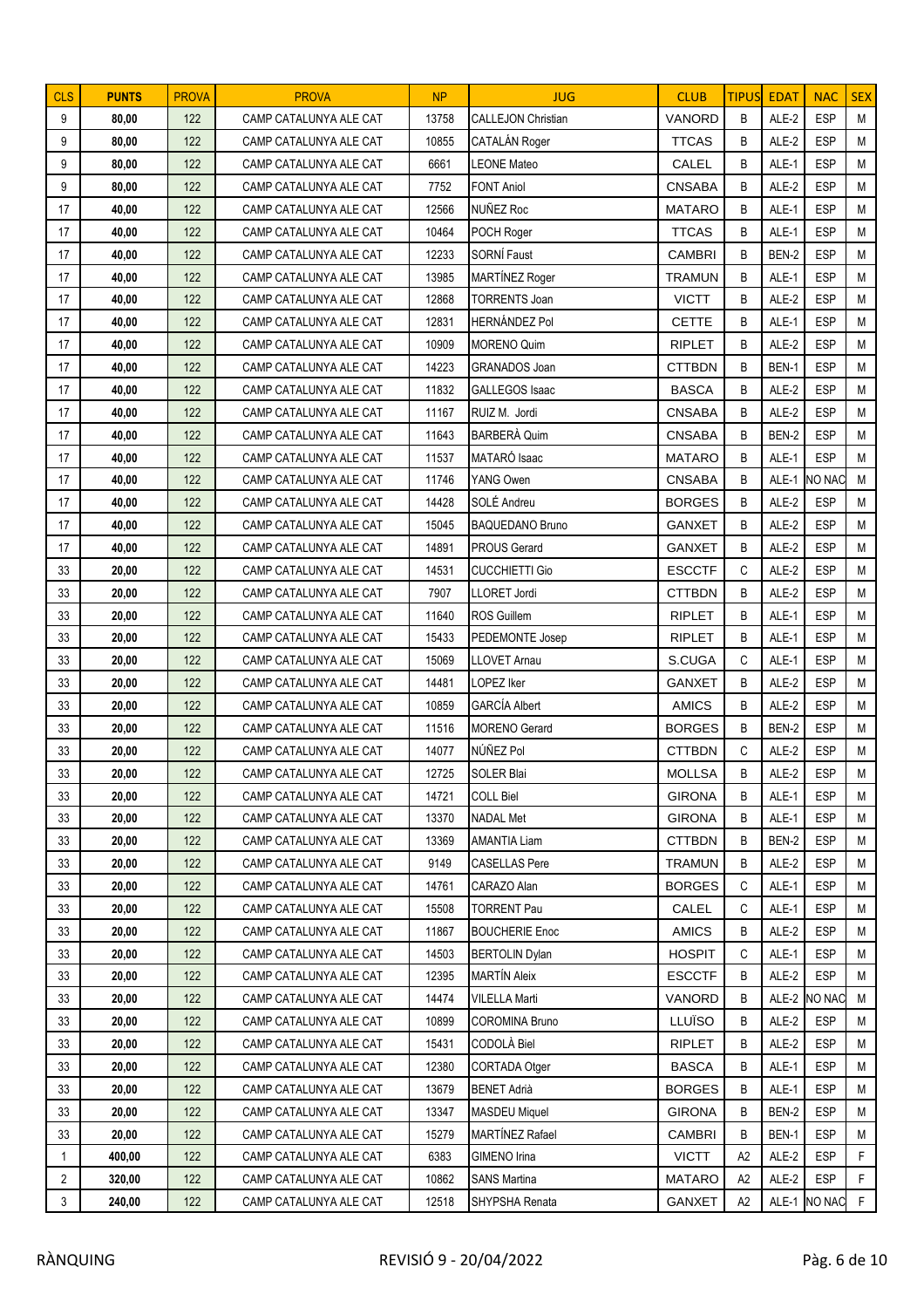| <b>CLS</b>     | <b>PUNTS</b> | <b>PROVA</b> | <b>PROVA</b>           | <b>NP</b> | <b>JUG</b>                                 | <b>CLUB</b>             | <b>TIPUS</b>   | <b>EDAT</b>      | <b>NAC</b>        | <b>SEX</b>   |
|----------------|--------------|--------------|------------------------|-----------|--------------------------------------------|-------------------------|----------------|------------------|-------------------|--------------|
| 3              | 240,00       | 122          | CAMP CATALUNYA ALE CAT | 12682     | CARRO Sofia                                | S.CUGA                  | B              | ALE-1            | <b>ESP</b>        | F            |
| 5              | 160,00       | 122          | CAMP CATALUNYA ALE CAT | 11561     | PAGÈS Anna                                 | <b>AMICS</b>            | A2             | ALE-1            | <b>ESP</b>        | F            |
| 5              | 160,00       | 122          | CAMP CATALUNYA ALE CAT | 12922     | RODRIGUEZ Alba                             | <b>MATARO</b>           | A2             | ALE-2            | <b>ESP</b>        | F            |
| 5              | 160,00       | 122          | CAMP CATALUNYA ALE CAT | 12724     | <b>ESTIVILL Cristina</b>                   | S.CUGA                  | B              | ALE-2            | <b>ESP</b>        | F            |
| 5              | 160,00       | 122          | CAMP CATALUNYA ALE CAT | 12203     | <b>ROMA Neus</b>                           | <b>BORGES</b>           | A2             | ALE-1            | <b>ESP</b>        | $\mathsf F$  |
| 9              | 80,00        | 122          | CAMP CATALUNYA ALE CAT | 14129     | NAVARRO Laia                               | <b>CTTBDN</b>           | B              | ALE-1            | <b>ESP</b>        | F            |
| 9              | 80,00        | 122          | CAMP CATALUNYA ALE CAT | 14588     | MANRESA Jana                               | <b>GANXET</b>           | B              | BEN-2            | <b>ESP</b>        | F            |
| 9              | 80,00        | 122          | CAMP CATALUNYA ALE CAT | 12300     | DOMINGO Carmen                             | <b>RIPLET</b>           | B              | ALE-1            | <b>ESP</b>        | F            |
| 9              | 80,00        | 122          | CAMP CATALUNYA ALE CAT | 10228     | <b>MARTÍNEZ Maria</b>                      | CALEL                   | B              | ALE-1            | <b>ESP</b>        | F            |
| 9              | 80,00        | 122          | CAMP CATALUNYA ALE CAT | 14737     | POSTIGO Paula                              | <b>GANXET</b>           | A2             | ALE-1            | <b>ESP</b>        | F            |
| 9              | 80,00        | 122          | CAMP CATALUNYA ALE CAT | 13447     | PAGÈS Mireia                               | <b>AMICS</b>            | A2             | ALE-1            | <b>ESP</b>        | F            |
| 9              | 80,00        | 122          | CAMP CATALUNYA ALE CAT | 6764      | <b>FONT Laia</b>                           | CALEL                   | A2             | ALE-1            | <b>ESP</b>        | F            |
| 9              | 80,00        | 122          | CAMP CATALUNYA ALE CAT | 10854     | <b>NAVACERRADA Estel</b>                   | <b>AMICS</b>            | A2             | ALE-2            | <b>ESP</b>        | F            |
| 17             | 40,00        | 122          | CAMP CATALUNYA ALE CAT | 12258     | <b>ARCOS Candela</b>                       | CALEL                   | B              | ALE-2            | <b>ESP</b>        | F            |
| 17             | 40,00        | 122          | CAMP CATALUNYA ALE CAT | 14477     | <b>BARRANCO Laia</b>                       | <b>GANXET</b>           | B              | BEN-2            | <b>ESP</b>        | F            |
| 17             | 40,00        | 122          | CAMP CATALUNYA ALE CAT | 15559     | MATA Martina                               | <b>CNSABA</b>           | С              | ALE-1            | <b>ESP</b>        | F            |
| 17             | 40,00        | 122          | CAMP CATALUNYA ALE CAT | 12685     | <b>CASANOVAS Aina</b>                      | <b>CAMBRI</b>           | B              | BEN-1            | <b>ESP</b>        | F            |
| 17             | 40,00        | 122          | CAMP CATALUNYA ALE CAT | 14590     | MARQUES Anna                               | <b>CTGALI</b>           | C              | ALE-1            | <b>ESP</b>        | F            |
| 17             | 40,00        | 122          | CAMP CATALUNYA ALE CAT | 15313     | <b>EL Oumnia</b>                           | <b>CAMBRI</b>           | B              | BEN-1            | <b>ESP</b>        | F            |
| 1              | 2.400,00     | 120          | CAMP CATALUNYA JUV CAT | 5311      | <b>LLORET Pau</b>                          | <b>CTTBDN</b>           | A2             | JUV-3            | <b>ESP</b>        | M            |
| $\overline{2}$ | 1.920,00     | 120          | CAMP CATALUNYA JUV CAT | 13093     | KISHCHUK Nazarii                           | <b>HOSPIT</b>           | A2             | JUV-3            | NO NAC            | M            |
| 3              | 1.440,00     | 120          | CAMP CATALUNYA JUV CAT | 8505      | <b>VELEZ Ivan</b>                          | <b>HOSPIT</b>           | A2             | JUV-3            | <b>ESP</b>        | M            |
| 3              | 1.440,00     | 120          | CAMP CATALUNYA JUV CAT | 7343      | <b>CINTAS Eric</b>                         | <b>CETTE</b>            | A2             | JUV-2            | <b>ESP</b>        | M            |
| 5              | 960,00       | 120          | CAMP CATALUNYA JUV CAT | 7933      | MORENO S. Alex                             | S.CUGA                  | A2             | INF-2            | <b>ESP</b>        | M            |
| 5              | 960,00       | 120          | CAMP CATALUNYA JUV CAT | 7300      | LOPEZ Adam                                 | <b>BORGES</b>           | A2             | JUV-2            | <b>ESP</b>        | М            |
| 5              | 960,00       | 120          | CAMP CATALUNYA JUV CAT | 6826      | <b>VENEGAS Edgar</b>                       | <b>VICTT</b>            | A2             | JUV-3            | <b>ESP</b>        | M            |
| 5              | 960,00       | 120          | CAMP CATALUNYA JUV CAT | 8212      | <b>CARRERA Francesc</b>                    | <b>BORGES</b>           | A2             | INF-2            | <b>ESP</b>        | M            |
| 9              | 480,00       | 120          | CAMP CATALUNYA JUV CAT | 12189     | ASENSIO Obed                               | <b>CETTE</b>            | A1             | JUV-2            | NO NAC            | M            |
| 9              | 480,00       | 120          | CAMP CATALUNYA JUV CAT | 10177     | <b>GARRIDO Martí</b>                       | CALEL                   | A2             | JUV-1            | <b>ESP</b>        | $\mathsf{M}$ |
| 9              | 480,00       | 120          | CAMP CATALUNYA JUV CAT | 8593      | <b>GIMENO Biel</b>                         | <b>VICTT</b>            | A <sub>2</sub> | JUV-3            | ESP               | ${\sf M}$    |
| 9              | 480,00       | 120          | CAMP CATALUNYA JUV CAT | 7230      | <b>TORNE Eric</b>                          | <b>BORGES</b>           | A2             | JUV-3            | <b>ESP</b>        | M            |
| 9              | 480,00       | 120          | CAMP CATALUNYA JUV CAT | 7406      | PUIGMOLE Andreu                            | <b>TTCAS</b>            | A2             | JUV-3            | <b>ESP</b>        | M            |
| 9              | 480,00       | 120          | CAMP CATALUNYA JUV CAT | 7278      | <b>RUBIO Joel</b>                          | <b>BORGES</b>           | A2             | JUV-3            | <b>ESP</b>        | M            |
| 9              | 480,00       | 120          | CAMP CATALUNYA JUV CAT | 8908      | KHIDASHELI Luca                            | <b>CNSABA</b>           | A2             | $INF-1$          | <b>ESP</b>        | M            |
| 9              | 480,00       | 120          | CAMP CATALUNYA JUV CAT | 10526     | <b>ABIO Xavier</b>                         | CALEL                   | A1             | INF-2            | <b>ESP</b>        | M            |
| 17             | 240,00       | 120          | CAMP CATALUNYA JUV CAT | 6096      | POUS Jacob                                 | <b>MATARO</b>           | A2             | INF-2            | <b>ESP</b>        | M            |
| 17             | 240,00       | 120          | CAMP CATALUNYA JUV CAT | 7618      | <b>GUINART Joel</b>                        | ELS <sub>8</sub>        | A1             | INF-2            | <b>ESP</b>        | М            |
| 17             | 240,00       | 120          | CAMP CATALUNYA JUV CAT | 6247      | <b>LLORENS Victor</b><br>RAVENTÓS Arnau    | <b>RIPLET</b>           | B              | JUV-3            | <b>ESP</b>        | M            |
| 17             | 240,00       | 120          | CAMP CATALUNYA JUV CAT | 11283     |                                            | <b>CTTBDN</b>           | A2             | JUV-1            | <b>ESP</b>        | M            |
| 17             | 240,00       | 120          | CAMP CATALUNYA JUV CAT | 10969     | <b>AMILL Marc</b>                          | <b>BORGES</b>           | B              | INF-2            | <b>ESP</b>        | М            |
| 17             | 240,00       | 120          | CAMP CATALUNYA JUV CAT | 7803      | MOLINS Cesc                                | ELS <sub>8</sub>        | A2             | JUV-1            | <b>ESP</b>        | М            |
| 17             | 240,00       | 120          | CAMP CATALUNYA JUV CAT | 10445     | PACAREU Aleix                              | <b>MATARO</b>           | A2             | JUV-1            | <b>ESP</b>        | M            |
| 17             | 240,00       | 120          | CAMP CATALUNYA JUV CAT | 8652      | KUMAR Aman                                 | CALEL                   | A2             | JUV-3            | <b>ESP</b>        | M            |
| 17             | 240,00       | 120          | CAMP CATALUNYA JUV CAT | 10139     | <b>HUERTAS Bruno</b>                       | S.CUGA                  | A2             | INF-2            | <b>ESP</b>        | М            |
| 17             | 240,00       | 120          | CAMP CATALUNYA JUV CAT | 7032      | PIERA Pol                                  | <b>CTTBCN</b>           | B              | JUV-2            | <b>ESP</b>        | M            |
| 17             | 240,00       | 120          | CAMP CATALUNYA JUV CAT | 10452     | <b>COLL Arnau</b>                          | <b>VILABL</b>           | A1             | $INF-1$<br>JUV-3 | <b>ESP</b>        | M            |
| 17             | 240,00       | 120<br>120   | CAMP CATALUNYA JUV CAT | 7872      | <b>BERNEDA Robert</b><br><b>RUIZ Martí</b> | <b>VILABL</b><br>LLUÏSO | A2             |                  | ESP<br><b>ESP</b> | M<br>M       |
| 17             | 240,00       |              | CAMP CATALUNYA JUV CAT | 12169     |                                            |                         | A2             | JUV-1            |                   |              |
| 17             | 240,00       | 120          | CAMP CATALUNYA JUV CAT | 11552     | PIJUAN Guillem                             | <b>MATARO</b>           | A2             | INF-2            | <b>ESP</b>        | M            |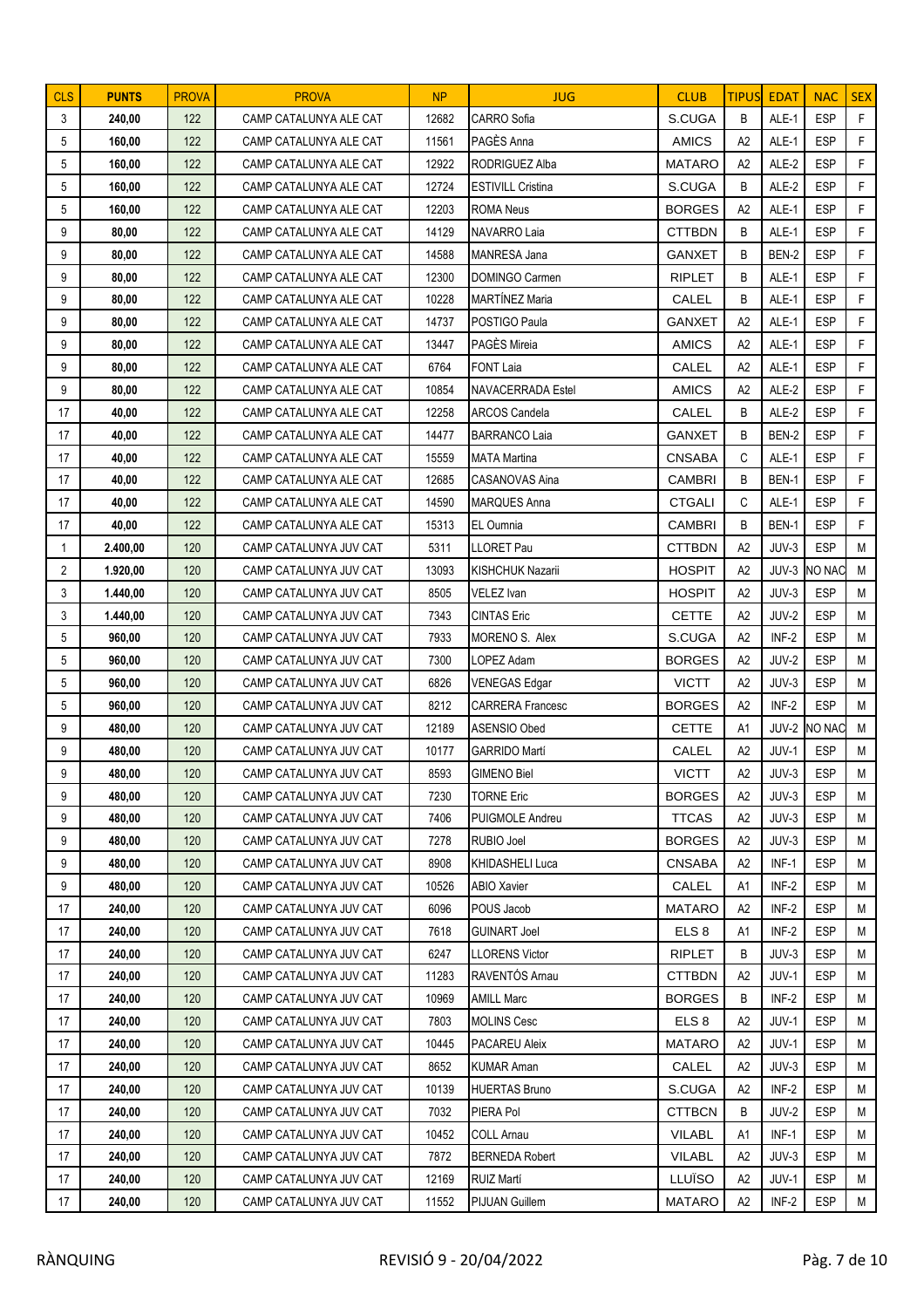| <b>CLS</b>     | <b>PUNTS</b> | <b>PROVA</b> | <b>PROVA</b>           | NP    | <b>JUG</b>               | <b>CLUB</b>      | <b>TIPUS</b>   | <b>EDAT</b> | <b>NAC</b> | <b>SEX</b> |
|----------------|--------------|--------------|------------------------|-------|--------------------------|------------------|----------------|-------------|------------|------------|
| 17             | 240,00       | 120          | CAMP CATALUNYA JUV CAT | 9209  | <b>MIARONS Amau</b>      | <b>VICTT</b>     | A2             | JUV-3       | <b>ESP</b> | M          |
| 17             | 240,00       | 120          | CAMP CATALUNYA JUV CAT | 6318  | <b>TANG Ruixiang</b>     | <b>BORGES</b>    | A2             | INF-2       | <b>ESP</b> | M          |
| 33             | 120,00       | 120          | CAMP CATALUNYA JUV CAT | 9000  | <b>BORRELL Biel</b>      | <b>TTCAS</b>     | A2             | JUV-2       | <b>ESP</b> | M          |
| 33             | 120,00       | 120          | CAMP CATALUNYA JUV CAT | 12491 | NAVARRO Arnau            | <b>CTTBDN</b>    | B              | JUV-1       | <b>ESP</b> | M          |
| 33             | 120,00       | 120          | CAMP CATALUNYA JUV CAT | 8842  | <b>CORTADA Lluis</b>     | <b>BASCA</b>     | A1             | JUV-3       | <b>ESP</b> | M          |
| 33             | 120,00       | 120          | CAMP CATALUNYA JUV CAT | 12838 | ZOU Tian Qi              | S.CUGA           | B              | $INF-1$     | <b>ESP</b> | М          |
| 33             | 120,00       | 120          | CAMP CATALUNYA JUV CAT | 11517 | <b>MORENO Marçal</b>     | <b>BORGES</b>    | B              | JUV-1       | <b>ESP</b> | M          |
| 33             | 120,00       | 120          | CAMP CATALUNYA JUV CAT | 12036 | ROMO Pol                 | ATEN82           | B              | INF-2       | <b>ESP</b> | M          |
| 33             | 120,00       | 120          | CAMP CATALUNYA JUV CAT | 8612  | ROMERA Gerard            | <b>VICTT</b>     | B              | JUV-1       | <b>ESP</b> | M          |
| 33             | 120,00       | 120          | CAMP CATALUNYA JUV CAT | 8520  | <b>GUZMÁN Arnau</b>      | <b>ESCCTF</b>    | B              | JUV-2       | <b>ESP</b> | M          |
| 33             | 120,00       | 120          | CAMP CATALUNYA JUV CAT | 8216  | <b>BONALUQUE Sergio</b>  | <b>HOSPIT</b>    | A1             | JUV-3       | <b>ESP</b> | M          |
| 33             | 120,00       | 120          | CAMP CATALUNYA JUV CAT | 14156 | <b>GHASEMI Soheil</b>    | <b>HOSPIT</b>    | A1             | INF-2       | NO NAC     | M          |
| 33             | 120,00       | 120          | CAMP CATALUNYA JUV CAT | 12171 | <b>MARCO Oriol</b>       | LLUÏSO           | B              | JUV-2       | <b>ESP</b> | M          |
| 33             | 120,00       | 120          | CAMP CATALUNYA JUV CAT | 5870  | <b>BAU Adrià</b>         | <b>VICTT</b>     | B              | JUV-3       | <b>ESP</b> | M          |
| 33             | 120,00       | 120          | CAMP CATALUNYA JUV CAT | 13071 | RESPALDO Ruben           | <b>MATARO</b>    | A2             | JUV-3       | <b>ESP</b> | M          |
| 33             | 120,00       | 120          | CAMP CATALUNYA JUV CAT | 8301  | <b>CHICU Radu</b>        | ELS <sub>8</sub> | A1             | JUV-2       | <b>ESP</b> | M          |
| 33             | 120,00       | 120          | CAMP CATALUNYA JUV CAT | 10347 | <b>BOUZA Aran</b>        | <b>BORGES</b>    | B              | $INF-1$     | <b>ESP</b> | M          |
| 33             | 120,00       | 120          | CAMP CATALUNYA JUV CAT | 8316  | <b>JENSEN Gerard</b>     | <b>AMICS</b>     | B              | JUV-1       | <b>ESP</b> | M          |
| 33             | 120,00       | 120          | CAMP CATALUNYA JUV CAT | 12495 | CHEN Xujiaen             | <b>FALCO</b>     | A2             | JUV-1       | <b>ESP</b> | M          |
| 33             | 120,00       | 120          | CAMP CATALUNYA JUV CAT | 12059 | REQUENA Saúl             | <b>CTTBDN</b>    | C              | JUV-2       | <b>ESP</b> | M          |
| 33             | 120,00       | 120          | CAMP CATALUNYA JUV CAT | 8944  | <b>MAGRO Xavier</b>      | <b>ESCALA</b>    | A <sub>1</sub> | JUV-1       | <b>ESP</b> | M          |
| 33             | 120,00       | 120          | CAMP CATALUNYA JUV CAT | 10249 | <b>HERNÁNDEZ Marc</b>    | <b>CETTE</b>     | A1             | JUV-3       | <b>ESP</b> | M          |
| 33             | 120,00       | 120          | CAMP CATALUNYA JUV CAT | 11633 | VANACLOCHA Santi         | <b>CTTBCN</b>    | B              | JUV-2       | <b>ESP</b> | M          |
| 33             | 120,00       | 120          | CAMP CATALUNYA JUV CAT | 10044 | <b>LOPEZ Claudi</b>      | <b>BORGES</b>    | B              | $INF-1$     | <b>ESP</b> | M          |
| 33             | 120,00       | 120          | CAMP CATALUNYA JUV CAT | 11365 | ESCODA Jofre             | LLUÏSO           | A2             | JUV-1       | <b>ESP</b> | M          |
| 33             | 120,00       | 120          | CAMP CATALUNYA JUV CAT | 8615  | PORTET Joaquim           | <b>VICTT</b>     | B              | $INF-1$     | <b>ESP</b> | M          |
| 33             | 120,00       | 120          | CAMP CATALUNYA JUV CAT | 12467 | <b>BATET Pol</b>         | LLUÏSO           | B              | JUV-1       | <b>ESP</b> | M          |
| 33             | 120,00       | 120          | CAMP CATALUNYA JUV CAT | 12817 | <b>HERNÁNDEZ Adrià</b>   | <b>RIPLET</b>    | B              | JUV-1       | <b>ESP</b> | M          |
| 33             | 120,00       | 120          | CAMP CATALUNYA JUV CAT | 6713  | PAGÉS Arnau              | <b>VILABL</b>    | A2             | JUV-3       | <b>ESP</b> | M          |
| 33             | 120,00       | 120          | CAMP CATALUNYA JUV CAT | 8868  | <b>COSTA Oriol</b>       | <b>CTTBCN</b>    | B              | JUV-1       | <b>ESP</b> | ${\sf M}$  |
| $\mathbf{1}$   | 2.400.00     | 120          | CAMP CATALUNYA JUV CAT | 5236  | RIERA Jana               | <b>TRAMUN</b>    | A2             | JUV-3       | <b>ESP</b> | F.         |
| $\overline{2}$ | 1.920,00     | 120          | CAMP CATALUNYA JUV CAT | 7773  | PEREZ Claudia            | CALEL            | A2             | JUV-3       | <b>ESP</b> | F          |
| 3              | 1.440,00     | 120          | CAMP CATALUNYA JUV CAT | 7735  | <b>COLL Sílvia</b>       | <b>VICTT</b>     | A2             | JUV-1       | <b>ESP</b> | F          |
| 3              | 1.440.00     | 120          | CAMP CATALUNYA JUV CAT | 5955  | MUNNÉ Mariona            | S.CUGA           | A2             | JUV-1       | <b>ESP</b> | F          |
| 5              | 960,00       | 120          | CAMP CATALUNYA JUV CAT | 8154  | <b>VIDAL Abril</b>       | <b>BASCA</b>     | A2             | JUV-1       | <b>ESP</b> | F          |
| 5              | 960,00       | 120          | CAMP CATALUNYA JUV CAT | 7731  | MOSCOSO Camila Renata    | <b>VICTT</b>     | A2             | INF-2       | <b>ESP</b> | F          |
| 5              | 960,00       | 120          | CAMP CATALUNYA JUV CAT | 8722  | <b>BACHS Mariona</b>     | <b>CTTBDN</b>    | A2             | INF-2       | <b>ESP</b> | F          |
| 5              | 960,00       | 120          | CAMP CATALUNYA JUV CAT | 8592  | LARRUBIA Raquel          | ELS <sub>8</sub> | A2             | JUV-1       | <b>ESP</b> | F          |
| 9              | 480,00       | 120          | CAMP CATALUNYA JUV CAT | 7304  | MACIÀ Nuria              | <b>CTTBDN</b>    | A2             | JUV-1       | <b>ESP</b> | F          |
| 9              | 480,00       | 120          | CAMP CATALUNYA JUV CAT | 8199  | <b>CASANOVAS Laia</b>    | <b>BORGES</b>    | A2             | $INF-1$     | <b>ESP</b> | F          |
| 9              | 480,00       | 120          | CAMP CATALUNYA JUV CAT | 12244 | <b>ESCODA Abril</b>      | <b>GIRONA</b>    | A2             | $INF-1$     | <b>ESP</b> | F          |
| 9              | 480,00       | 120          | CAMP CATALUNYA JUV CAT | 8113  | <b>GUARCH Alexia</b>     | S.CUGA           | A2             | JUV-3       | <b>ESP</b> | F          |
| 9              | 480,00       | 120          | CAMP CATALUNYA JUV CAT | 10034 | MIGUELES María           | <b>AMICS</b>     | A2             | JUV-2       | <b>ESP</b> | F          |
| 9              | 480,00       | 120          | CAMP CATALUNYA JUV CAT | 14319 | SAGRERA Maika            | <b>VICTT</b>     | A2             | INF-2       | ESP        | F          |
| 9              | 480,00       | 120          | CAMP CATALUNYA JUV CAT | 12293 | MASDEU Abril             | <b>GIRONA</b>    | A2             | $INF-1$     | <b>ESP</b> | F          |
| 17             | 240,00       | 120          | CAMP CATALUNYA JUV CAT | 7978  | PUIGMOLE Anna            | <b>TTCAS</b>     | A1             | JUV-1       | <b>ESP</b> | F          |
| 17             | 240,00       | 120          | CAMP CATALUNYA JUV CAT | 5929  | <b>GARCIA Mar Africa</b> | <b>AMICS</b>     | A2             | JUV-1       | <b>ESP</b> | F          |
| 17             | 240,00       | 120          | CAMP CATALUNYA JUV CAT | 12201 | ROMA Xènia               | <b>BORGES</b>    | A2             | INF-2       | <b>ESP</b> | F          |
| 17             | 240,00       | 120          | CAMP CATALUNYA JUV CAT | 10681 | <b>BARRAU Anna</b>       | <b>AMICS</b>     | A2             | JUV-1       | <b>ESP</b> | F          |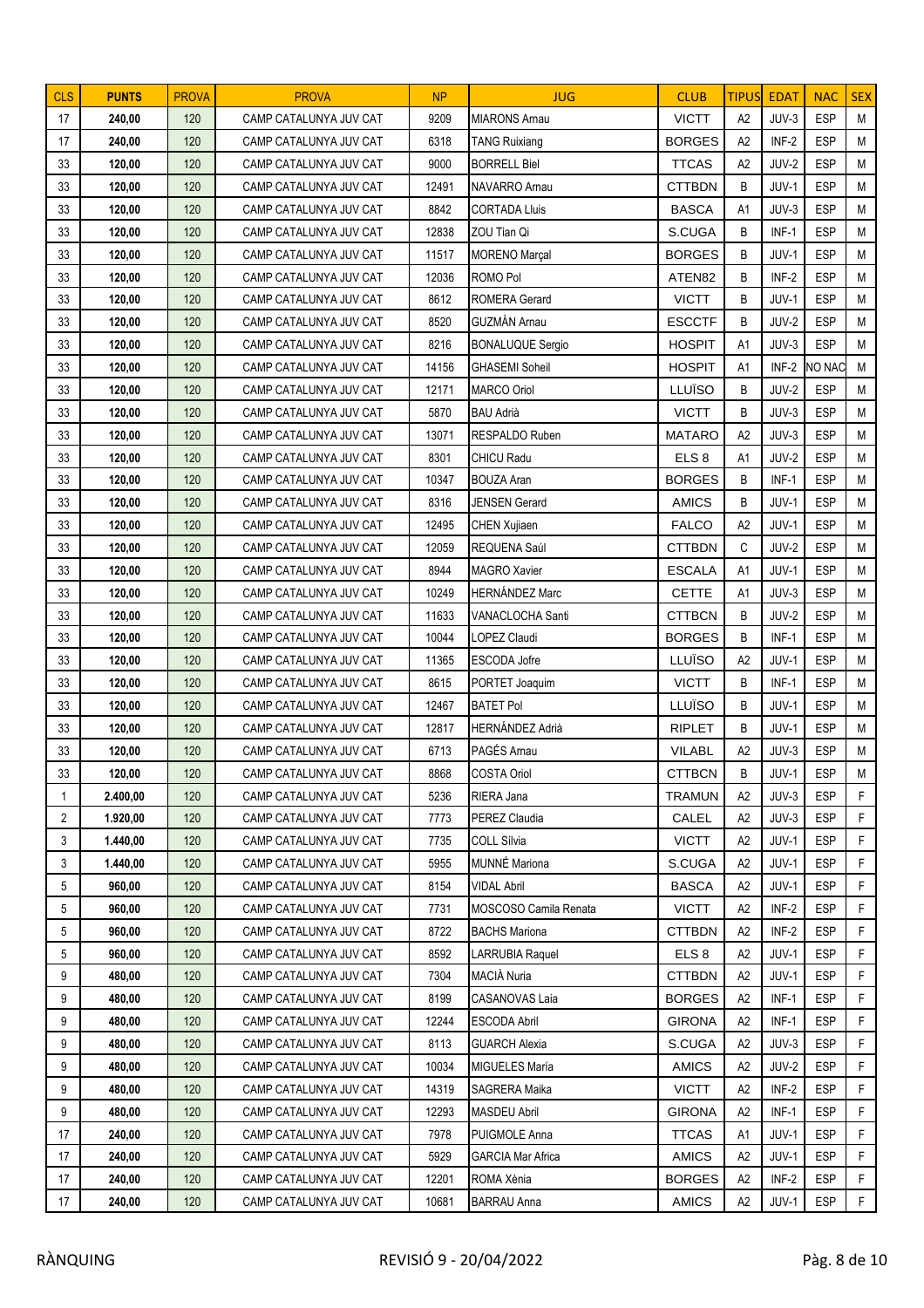| <b>CLS</b>     | <b>PUNTS</b> | <b>PROVA</b> | <b>PROVA</b>            | NP    | <b>JUG</b>                    | <b>CLUB</b>      | <b>TIPUS</b>   | <b>EDAT</b> | <b>NAC</b> | <b>SEX</b> |
|----------------|--------------|--------------|-------------------------|-------|-------------------------------|------------------|----------------|-------------|------------|------------|
| 17             | 240,00       | 120          | CAMP CATALUNYA JUV CAT  | 5954  | MUNNÉ Laia                    | S.CUGA           | A2             | JUV-1       | <b>ESP</b> | F          |
| 17             | 240,00       | 120          | CAMP CATALUNYA JUV CAT  | 6711  | <b>CIFUENTES Judit</b>        | <b>VILABL</b>    | A2             | JUV-2       | <b>ESP</b> | F.         |
| 17             | 240,00       | 120          | CAMP CATALUNYA JUV CAT  | 8450  | SERRA Èlia                    | <b>VILABL</b>    | A2             | JUV-2       | <b>ESP</b> | F          |
| 17             | 240,00       | 120          | CAMP CATALUNYA JUV CAT  | 10760 | <b>BLANCAFORT Anna</b>        | ELS <sub>8</sub> | A2             | INF-2       | <b>ESP</b> | F          |
| 1              | 4.000,00     | 69           | TOP CATALÀ ada OPEN CAT | 1106  | <b>MORALES Jordi</b>          | <b>CETTE</b>     | A2             | <b>SEN</b>  | <b>ESP</b> | M          |
| $\overline{2}$ | 3.200,00     | 69           | TOP CATALÀ ada OPEN CAT | 15916 | VALERA Álvaro                 | <b>CETTE</b>     | A2             | $V + 40$    | <b>ESP</b> | M          |
| 3              | 2.400,00     | 69           | TOP CATALÀ ada OPEN CAT | 7184  | MATARO Edgar                  | <b>VILANO</b>    | A2             | S23-2       | <b>ESP</b> | M          |
| 4              | 2.000,00     | 69           | TOP CATALÀ ada OPEN CAT | 12645 | <b>BUIXÓ Carles</b>           | <b>TRAMUN</b>    | B              | <b>SEN</b>  | <b>ESP</b> | M          |
| 5              | 1.600,00     | 69           | TOP CATALÀ ada OPEN CAT | 11165 | <b>DINARES Jordi</b>          | <b>CNSABA</b>    | A <sub>2</sub> | S21-2       | <b>ESP</b> | M          |
| 6              | 1.400,00     | 69           | TOP CATALÀ ada OPEN CAT | 242   | AZCON Joaquin                 | CARDED           | A1             | $V+65$      | <b>ESP</b> | M          |
| 7              | 1.200,00     | 69           | TOP CATALÀ ada OPEN CAT | 12000 | <b>ARUMI Gil</b>              | <b>RODA</b>      | C              | JUV-2       | <b>ESP</b> | M          |
| 8              | 1.000,00     | 69           | TOP CATALÀ ada OPEN CAT | 5607  | <b>GUAL Carles</b>            | CARDED           | B              | $V+65$      | <b>ESP</b> | M          |
| 9              | 800,00       | 69           | TOP CATALÀ ada OPEN CAT | 8837  | <b>CONSUEGRA Antonio Jose</b> | CARDED           | B              | $V+65$      | NO NAC     | M          |
| 10             | 600,00       | 69           | TOP CATALÀ ada OPEN CAT | 8729  | <b>MONSALVE Francesc</b>      | CARDED           | B              | $V + 65$    | <b>ESP</b> | M          |
| 11             | 400,00       | 69           | TOP CATALÀ ada OPEN CAT | 6567  | CHAVARRIA Isaac               | CARDED           | B              | $V+40$      | <b>ESP</b> | M          |
| -1             | 6.000,00     | 64           | TOP CATALÀ ABS CAT      | 4778  | PONS Arnau                    | <b>INDEPE</b>    | C              | S21-1       | <b>ESP</b> | M          |
| 2              | 4.800,00     | 64           | TOP CATALÀ ABS CAT      | 5311  | LLORET Pau                    | <b>CTTBDN</b>    | A2             | JUV-3       | <b>ESP</b> | M          |
| 3              | 3.600,00     | 64           | TOP CATALÀ ABS CAT      | 1603  | PORTA Raul                    | <b>RIPLET</b>    | A2             | <b>SEN</b>  | <b>ESP</b> | M          |
| 4              | 3.000,00     | 64           | TOP CATALÀ ABS CAT      | 1031  | DOT Jordi                     | <b>OLOT</b>      | A2             | <b>SEN</b>  | <b>ESP</b> | M          |
| 5              | 2.400,00     | 64           | TOP CATALÀ ABS CAT      | 7343  | <b>CINTAS Eric</b>            | <b>CETTE</b>     | A2             | JUV-2       | <b>ESP</b> | M          |
| 6              | 2.100,00     | 64           | TOP CATALÀ ABS CAT      | 2499  | <b>BLANCO Roger</b>           | <b>VILAFR</b>    | A2             | <b>SEN</b>  | <b>ESP</b> | M          |
| $\overline{7}$ | 1.800,00     | 64           | TOP CATALÀ ABS CAT      | 3156  | ARMENGOL Josep                | <b>SALLEN</b>    | A2             | <b>SEN</b>  | <b>ESP</b> | M          |
| 8              | 1.500,00     | 64           | TOP CATALÀ ABS CAT      | 1533  | <b>BARRENECHE Alvaro</b>      | <b>OLESA</b>     | A2             | <b>SEN</b>  | <b>ESP</b> | M          |
| $\mathbf{1}$   | 6.000,00     | 64           | TOP CATALÀ ABS CAT      | 7735  | <b>COLL Sílvia</b>            | <b>VICTT</b>     | A2             | JUV-1       | <b>ESP</b> | F          |
| $\overline{2}$ | 4.800,00     | 64           | TOP CATALÀ ABS CAT      | 5236  | RIERA Jana                    | <b>TRAMUN</b>    | A2             | JUV-3       | <b>ESP</b> | F          |
| 3              | 3.600,00     | 64           | TOP CATALÀ ABS CAT      | 9031  | PEÑARANDO Marta               | <b>RIPLET</b>    | A2             | S21-1       | <b>ESP</b> | F          |
| 4              | 3.000,00     | 64           | TOP CATALÀ ABS CAT      | 8113  | <b>GUARCH Alexia</b>          | S.CUGA           | A2             | JUV-3       | <b>ESP</b> | F          |
| 5              | 2.400,00     | 64           | TOP CATALÀ ABS CAT      | 12244 | ESCODA Abril                  | <b>GIRONA</b>    | A2             | $INF-1$     | <b>ESP</b> | F          |
| 6              | 2.100,00     | 64           | TOP CATALÀ ABS CAT      | 12293 | <b>MASDEU Abril</b>           | <b>GIRONA</b>    | A2             | INF-1       | <b>ESP</b> | F          |
| $\overline{7}$ | 1.800,00     | 64           | TOP CATALÀ ABS CAT      | 8722  | <b>BACHS Mariona</b>          | <b>CTTBDN</b>    | A <sub>2</sub> | $INF-2$     | ESP        | F          |
| 8              | 1.500,00     | 64           | TOP CATALÀ ABS CAT      | 8429  | <b>MARTINEZ Eva</b>           | ATEN82           | B              | <b>SEN</b>  | <b>ESP</b> | F.         |
| 1              | 6.000,00     | 161          | TOP CATALÀ +40M CAT     | 846   | MARTÍN Agustí                 | <b>PARETS</b>    | A1             | $V+40$      | <b>ESP</b> | М          |
| 2              | 4.800,00     | 161          | TOP CATALÀ +40M CAT     | 963   | <b>NOLIS Pau</b>              | <b>CTTBDN</b>    | A2             | $V+40$      | <b>ESP</b> | M          |
| 3              | 3.600.00     | 161          | TOP CATALÀ +40M CAT     | 1002  | FONTANET P. Francesc          | <b>BISBAL</b>    | A2             | $V+40$      | <b>ESP</b> | M          |
| 4              | 3.000,00     | 161          | TOP CATALÀ +40M CAT     | 935   | <b>ANTON Josep</b>            | S.CUGA           | A2             | $V+40$      | <b>ESP</b> | M          |
| 5              | 2.400,00     | 161          | TOP CATALÀ +40M CAT     | 4024  | <b>GRANADOS Claudio</b>       | <b>TONA</b>      | A1             | $V+40$      | <b>ESP</b> | M          |
| 6              | 2.100,00     | 161          | TOP CATALÀ +40M CAT     | 755   | <b>MOLINA Miguel</b>          | <b>PARETS</b>    | A1             | $V + 40$    | <b>ESP</b> | М          |
| $\overline{7}$ | 1.800,00     | 161          | TOP CATALÀ +40M CAT     | 8845  | <b>GUARCH Roger</b>           | <b>HOSPIT</b>    | A2             | $V + 40$    | <b>ESP</b> | M          |
| 8              | 1.500,00     | 161          | TOP CATALÀ +40M CAT     | 6909  | <b>CORTES Juan Jose</b>       | <b>TONA</b>      | A1             | $V+40$      | <b>ESP</b> | M          |
| $\mathbf{1}$   | 800,00       | 162          | TOP CATALÀ +40F CAT     | 440   | SAPES Nuria                   | <b>CIERVO</b>    | В              | $V+50$      | <b>ESP</b> | F.         |
| $\overline{2}$ | 640,00       | 162          | TOP CATALÀ +40F CAT     | 15911 | <b>HERNÁNDEZ Cristina</b>     | <b>CNSABA</b>    | B              | $V+40$      | <b>ESP</b> | F          |
| 3              | 480,00       | 162          | TOP CATALÀ +40F CAT     | 7750  | TAKENOUCHI Sabrina            | <b>TRAMUN</b>    | B              | $V + 50$    | NO NAC     | F          |
| 4              | 400,00       | 162          | TOP CATALÀ +40F CAT     | 6187  | PEÑA Ana Maria                | CONGRE           | B              | $V+60$      | <b>ESP</b> | F          |
| 5              | 320,00       | 162          | TOP CATALÀ +40F CAT     | 220   | <b>INFANTE Julia</b>          | ATEN82           | B              | $V+65$      | <b>ESP</b> | F          |
| 6              | 280,00       | 162          | TOP CATALÀ +40F CAT     | 458   | MUÑOZ M. Elena                | ATEN82           | B              | $V+50$      | <b>ESP</b> | F          |
| 1              | 2.400,00     | 163          | TOP CATALÀ +50M CAT     | 1723  | DIAZ Juan                     | ATEN82           | A2             | $V+50$      | <b>ESP</b> | M          |
| 2              | 1.920,00     | 163          | TOP CATALÀ +50M CAT     | 5578  | QUEROL Jaume                  | <b>TORTOS</b>    | A2             | $V+50$      | <b>ESP</b> | M          |
| 3              | 1.440,00     | 163          | TOP CATALÀ +50M CAT     | 2192  | MUNTADA Jaume                 | <b>TRAMUN</b>    | A1             | $V+50$      | <b>ESP</b> | M          |
| 4              | 1.200,00     | 163          | TOP CATALÀ +50M CAT     | 546   | SAIZ David                    | <b>OLESA</b>     | A1             | $V+50$      | <b>ESP</b> | M          |